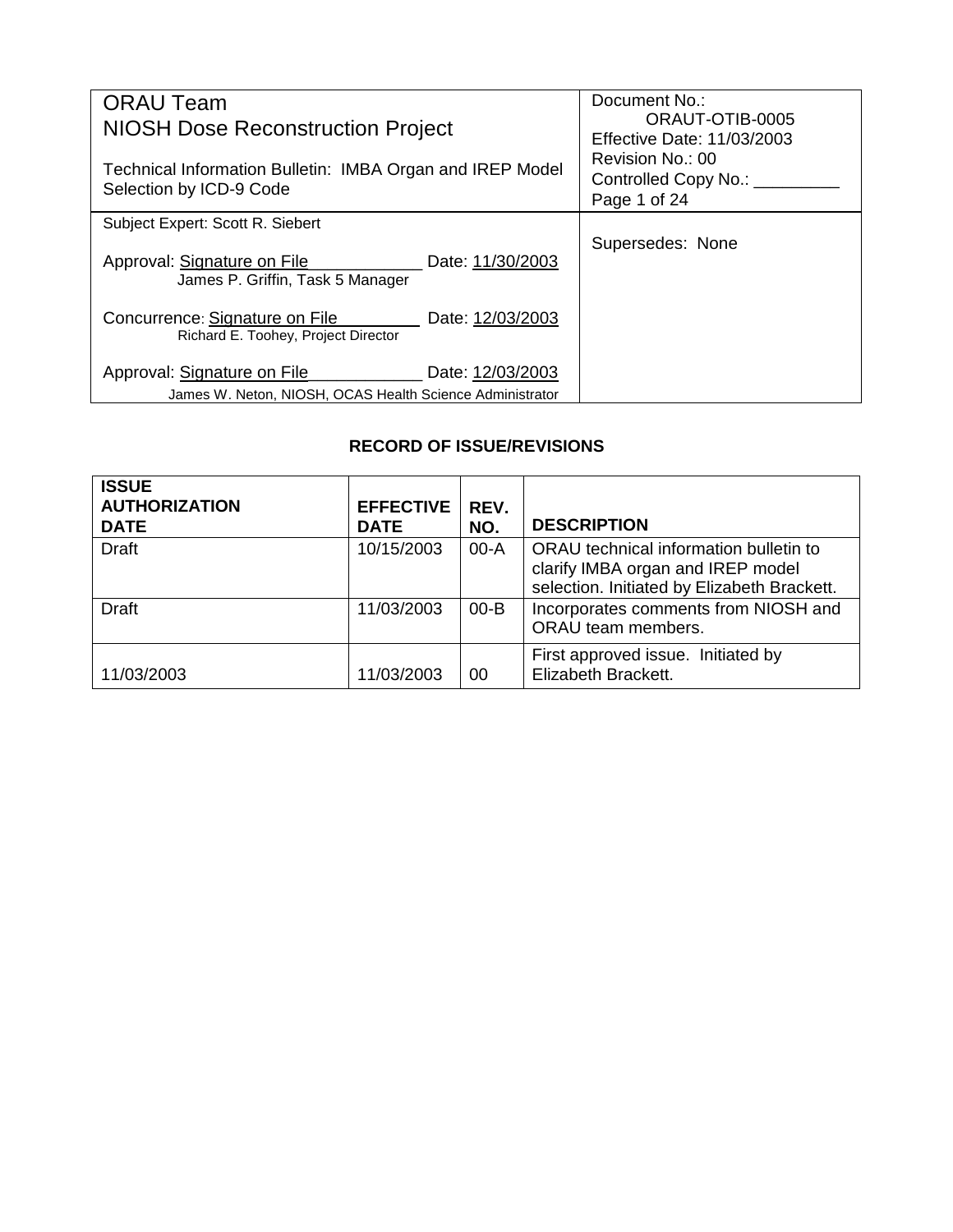| Document No. ORAUT-OTIB-0005<br>Effective Date: 11/03/2003  <br>Page 2 of 24<br>Revision No. 00 |  |
|-------------------------------------------------------------------------------------------------|--|
|-------------------------------------------------------------------------------------------------|--|

### **IMBA Organ and IREP Model Selection by ICD-9 Code**

### **1.0 Purpose**

This Technical Information Bulletin provides guidance on selecting appropriate ICRP modeled organs/tissues in the Integrated Modules for Bioassay Analysis (IMBA) software program to estimate the internal dose for specific ICD-9 codes and the appropriate model in the Interactive RadioEpidemiological Program (IREP).

### **2.0 Background**

Under EEOICPA, the organs/tissues for which doses must be estimated are those delineated by the specified ICD-9 code received from the Department of Labor (DOL). While many ICD-9 codes are clear in their intended organ/tissue, additional guidance is necessary to identify the appropriate IMBA and IREP model to use for the organ/tissue. This TIB designates the appropriate organ/tissue selection within IMBA to use for the various ICD-9 coded cancers, and the appropriate IREP model to use as well.

### **3.0 Guidance**

The following table correlates ICD-9 codes to the appropriate organ/tissue selection in IMBA and the appropriate IREP model. Organs/tissues labeled "Highest non-met organ/tissue" indicate that dose to the highest non-metabolic organ is to be used to represent the dose to the ICD-9 Code designated organ/tissue. A discussion of this term is included in section 4.0 of this bulletin. The remaining regions are described by the term used in IMBA.

| Table 1 |                                  |                              |                      |
|---------|----------------------------------|------------------------------|----------------------|
| ICD-9   |                                  | <b>IMBA</b> applicable       |                      |
| Code    | Cancer code explanation          | organ/tissue                 | <b>IREP</b> model    |
| 140     | <b>MALIGANT NEOPLASM LIP</b>     |                              |                      |
| 140.0   | <b>MALIG NEO UPPER VERMILION</b> | Highest non-met organ/tissue | Oral Cav and pharynx |
| 140.1   | MALIG NEO LOWER VERMILION        | Highest non-met organ/tissue | Oral Cav and pharynx |
| 140.3   | MALIG NEO UPPER LIP, INNER       | Highest non-met organ/tissue | Oral Cav and pharynx |
| 140.4   | MALIG NEO LOWER LIP, INNER       | Highest non-met organ/tissue | Oral Cav and pharynx |
| 140.5   | MALIG NEO LIP, INNER NOS         | Highest non-met organ/tissue | Oral Cav and pharynx |
| 140.6   | MALIG NEO LIP, COMMISSURE        | Highest non-met organ/tissue | Oral Cav and pharynx |
| 140.8   | <b>MALIG NEO LIP NEC</b>         | Highest non-met organ/tissue | Oral Cav and pharynx |
| 140.9   | MALIG NEO LIP/VERMIL NOS         | Highest non-met organ/tissue | Oral Cav and pharynx |
| 141     | <b>MALIG NEO TONGUE</b>          |                              |                      |
| 141.0   | <b>MALIG NEO TONGUE BASE</b>     | Highest non-met organ/tissue | Oral Cav and pharynx |
| 141.1   | MALIG NEO DORSAL TONGUE          | Highest non-met organ/tissue | Oral Cav and pharynx |
| 141.2   | <b>MALIG NEO TIP/LAT TONGUE</b>  | Highest non-met organ/tissue | Oral Cav and pharynx |
| 141.3   | <b>MALIG NEO VENTRAL TONGUE</b>  | Highest non-met organ/tissue | Oral Cav and pharynx |
| 141.4   | MALIG NEO ANT 2/3 TONGUE         | Highest non-met organ/tissue | Oral Cav and pharynx |
| 141.5   | MALIG NEO TONGUE JUNCTION        | Highest non-met organ/tissue | Oral Cav and pharynx |
| 141.6   | <b>MALIG NEO LINGUAL TONSIL</b>  | LNET                         | Oral Cav and pharynx |
| 141.8   | MALIG NEO TONGUE NEC             | Highest non-met organ/tissue | Oral Cav and pharynx |
| 141.9   | <b>MALIG NEO TONGUE NOS</b>      | Highest non-met organ/tissue | Oral Cav and pharynx |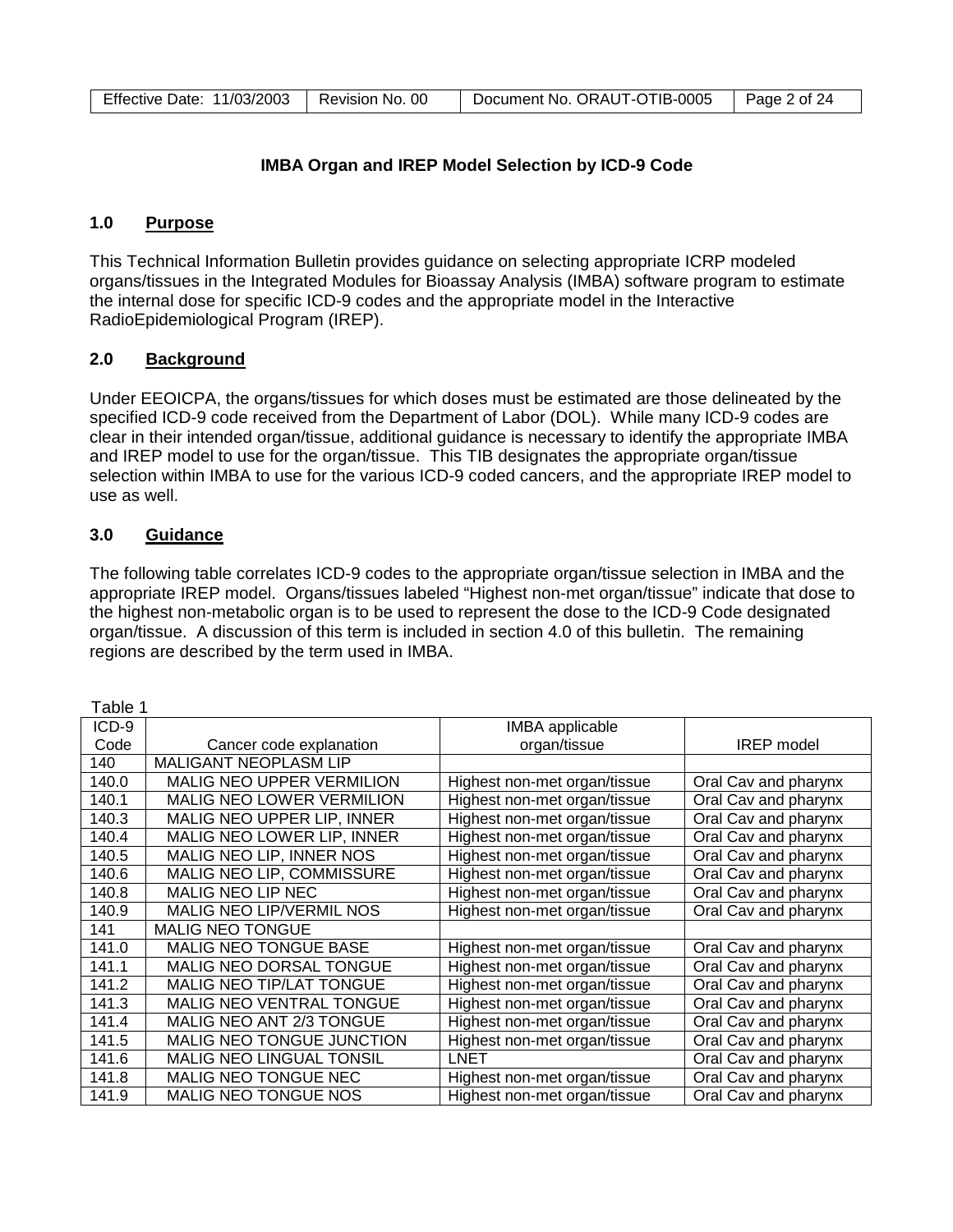| Effective Date: 11/03/2003   Revision No. 00 |  | Document No. ORAUT-OTIB-0005 | Page 3 of 24 |
|----------------------------------------------|--|------------------------------|--------------|
|----------------------------------------------|--|------------------------------|--------------|

٦

| Table 1 (cont) |  |
|----------------|--|
|----------------|--|

| ICD-9 |                            | <b>IMBA</b> applicable       |                      |
|-------|----------------------------|------------------------------|----------------------|
| Code  | Cancer code explanation    | organ/tissue                 | <b>IREP</b> model    |
| 142   | MALIG NEO MAJOR SALIVARY   |                              |                      |
| 142.0 | <b>MALIG NEO PAROTID</b>   | Highest non-met organ/tissue | Oral Cav and pharynx |
| 142.1 | MALIG NEO SUBMANDIBULAR    | Highest non-met organ/tissue | Oral Cav and pharynx |
| 142.2 | MALIG NEO SUBLINGUAL       | Highest non-met organ/tissue | Oral Cav and pharynx |
| 142.8 | MALIG NEO MAJ SALIVARY NEC | Highest non-met organ/tissue | Oral Cav and pharynx |
| 142.9 | MALIG NEO SALIVARY NOS     | Highest non-met organ/tissue | Oral Cav and pharynx |
| 143   | MALIGNANT NEOPLASM GUM     |                              |                      |
| 143.0 | MALIG NEO UPPER GUM        | Highest non-met organ/tissue | Oral Cav and pharynx |
| 143.1 | MALIG NEO LOWER GUM        | Highest non-met organ/tissue | Oral Cav and pharynx |
| 143.8 | MALIG NEO GUM NEC          | Highest non-met organ/tissue | Oral Cav and pharynx |
| 143.9 | MALIG NEO GUM NOS          | Highest non-met organ/tissue | Oral Cav and pharynx |
| 144   | MALIG NEO MOUTH FLOOR      |                              |                      |
| 144.0 | MALIG NEO ANT FLOOR MOUTH  | Highest non-met organ/tissue | Oral Cav and pharynx |
| 144.1 | MALIG NEO LAT FLOOR MOUTH  | Highest non-met organ/tissue | Oral Cav and pharynx |
| 144.8 | MALIG NEO MOUTH FLOOR NEC  | Highest non-met organ/tissue | Oral Cav and pharynx |
| 144.9 | MALIG NEO MOUTH FLOOR NOS  | Highest non-met organ/tissue | Oral Cav and pharynx |
| 145   | MALIG NEO MOUTH NEC/NOS    |                              |                      |
| 145.0 | MALIG NEO CHEEK MUCOSA     | Highest non-met organ/tissue | Oral Cav and pharynx |
| 145.1 | MALIG NEO MOUTH VESTIBULE  | Highest non-met organ/tissue | Oral Cav and pharynx |
| 145.2 | MALIG NEO HARD PALATE      | Highest non-met organ/tissue | Oral Cav and pharynx |
| 145.3 | MALIG NEO SOFT PALATE      | Highest non-met organ/tissue | Oral Cav and pharynx |
| 145.4 | MALIG NEO UVULA            | Highest non-met organ/tissue | Oral Cav and pharynx |
| 145.5 | MALIG NEO PALATE NOS       | Highest non-met organ/tissue | Oral Cav and pharynx |
| 145.6 | MALIG NEO RETROMOLAR       | Highest non-met organ/tissue | Oral Cav and pharynx |
| 145.8 | MALIG NEO MOUTH NEC        | Highest non-met organ/tissue | Oral Cav and pharynx |
| 145.9 | MALIG NEO MOUTH NOS        | Highest non-met organ/tissue | Oral Cav and pharynx |
| 146   | MALIG NEO OROPHARYNX       |                              |                      |
| 146.0 | <b>MALIG NEO TONSIL</b>    | <b>LNET</b>                  | Oral Cav and pharynx |
| 146.1 | MALIG NEO TONSILLAR FOSSA  | <b>LNET</b>                  | Oral Cav and pharynx |
| 146.2 | MALIG NEO TONSIL PILLARS   | <b>LNET</b>                  | Oral Cav and pharynx |
| 146.3 | MALIG NEO VALLECULA        | ET <sub>2</sub>              | Oral Cav and pharynx |
| 146.4 | MALIG NEO ANT EPIGLOTTIS   | ET <sub>2</sub>              | Oral Cav and pharynx |
| 146.5 | MALIG NEO EPIGLOTTIS JUNCT | ET <sub>2</sub>              | Oral Cav and pharynx |
| 146.6 | MALIG NEO LAT OROPHARYNX   | ET <sub>2</sub>              | Oral Cav and pharynx |
| 146.7 | MALIG NEO POST OROPHARYNX  | ET <sub>2</sub>              | Oral Cav and pharynx |
| 146.8 | MALIG NEO OROPHARYNX NEC   | ET <sub>2</sub>              | Oral Cav and pharynx |
| 146.9 | MALIG NEO OROPHARYNX NOS   | ET <sub>2</sub>              | Oral Cav and pharynx |
| 147   | MALIG NEO NASOPHARYNX      |                              |                      |
| 147.0 | MALIG NEO SUPER NASOPHARYN | ET <sub>2</sub>              | Oral Cav and pharynx |
| 147.1 | MALIG NEO POST NASOPHARYNX | ET <sub>2</sub>              | Oral Cav and pharynx |
| 147.2 | MALIG NEO LAT NASOPHARYNX  | ET <sub>2</sub>              | Oral Cav and pharynx |
| 147.3 | MALIG NEO ANT NASOPHARYNX  | ET <sub>2</sub>              | Oral Cav and pharynx |
| 147.8 | MALIG NEO NASOPHARYNX NEC  | ET <sub>2</sub>              | Oral Cav and pharynx |
| 147.9 | MALIG NEO NASOPHARYNX NOS  | ET <sub>2</sub>              | Oral Cav and pharynx |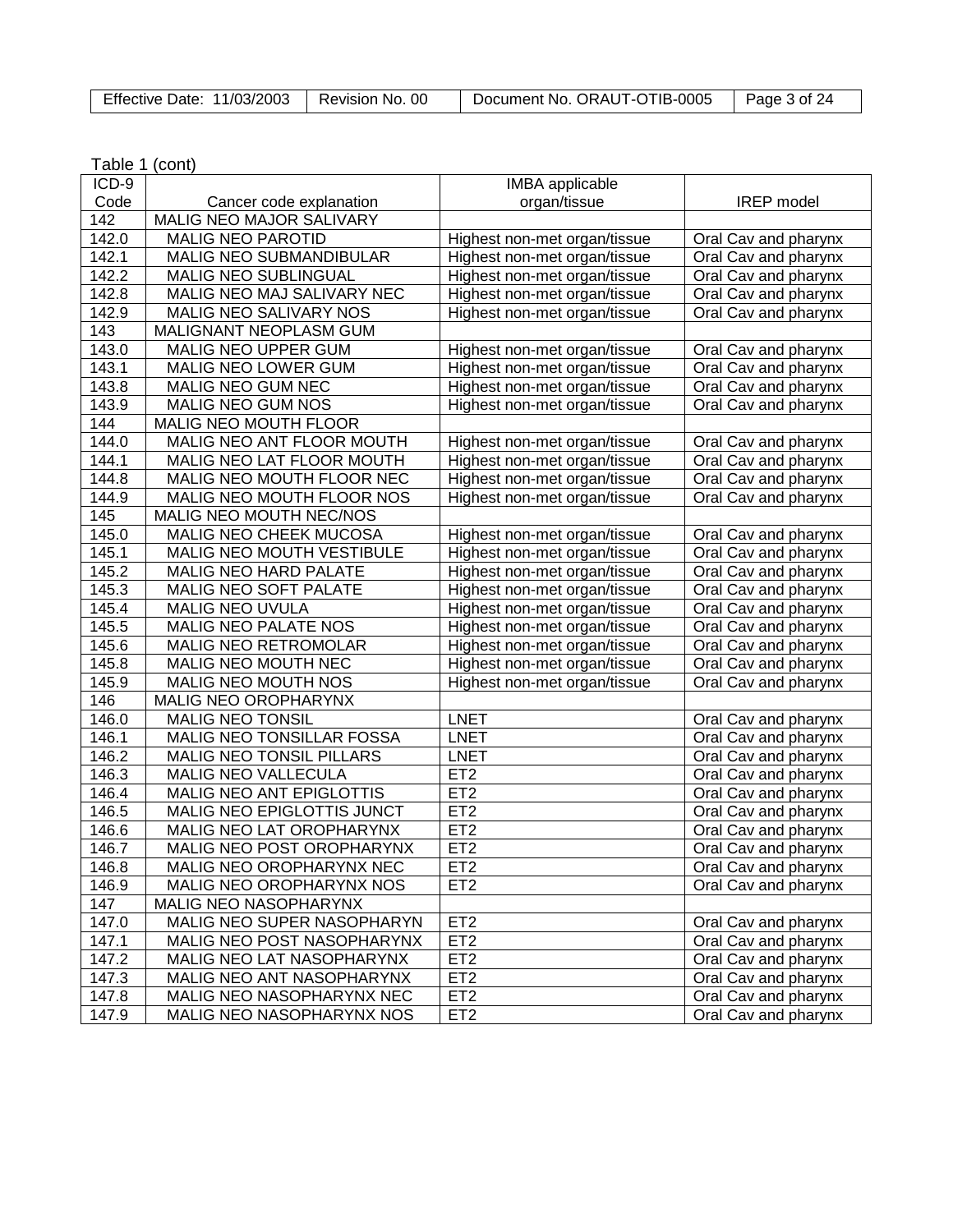| Effective Date: 11/03/2003   Revision No. 00 |  | Document No. ORAUT-OTIB-0005 | Page 4 of 24 |
|----------------------------------------------|--|------------------------------|--------------|
|----------------------------------------------|--|------------------------------|--------------|

| ICD-9 |                              | IMBA applicable          |                      |
|-------|------------------------------|--------------------------|----------------------|
| Code  | Cancer code explanation      | organ/tissue             | <b>IREP</b> model    |
| 148   | <b>MALIG NEO HYPOPHARYNX</b> |                          |                      |
| 148.0 | MALIG NEO POSTCRICOID        | ET <sub>2</sub>          | Oral Cav and pharynx |
| 148.1 | MALIG NEO PYRIFORM SINUS     | ET2                      | Oral Cav and pharynx |
| 148.2 | MALIG NEO ARYEPIGLOTT FOLD   | ET2                      | Oral Cav and pharynx |
| 148.3 | MALIG NEO POST HYPOPHARYNX   | ET <sub>2</sub>          | Oral Cav and pharynx |
| 148.8 | MALIG NEO HYPOPHARYNX NEC    | ET2                      | Oral Cav and pharynx |
| 148.9 | MALIG NEO HYPOPHARYNX NOS    | ET <sub>2</sub>          | Oral Cav and pharynx |
| 149   | OTHER MALIG OROPHARYNX       |                          |                      |
| 149.0 | MALIG NEO PHARYNX NOS        | ET <sub>2</sub>          | Oral Cav and pharynx |
| 149.1 | MALIG NEO WALDEYER'S RING    | <b>LNET</b>              | Oral Cav and pharynx |
| 149.8 | MALIG NEO ORAL/PHARYNX NEC   | ET <sub>2</sub>          | Oral Cav and pharynx |
| 149.9 | MALIG NEO OROPHRYN ILL-DEF   | ET <sub>2</sub>          | Oral Cav and pharynx |
| 150   | MALIG NEO ESOPHAGUS          |                          |                      |
| 150.0 | MALIG NEO CERVICAL ESOPHAG   | Esophagus                | Esophagus            |
| 150.1 | MALIG NEO THORACIC ESOPHAG   | Esophagus                | Esophagus            |
| 150.2 | MALIG NEO ABDOMIN ESOPHAG    | Esophagus                | Esophagus            |
| 150.3 | MALIG NEO UPPER 3RD ESOPH    | Esophagus                | Esophagus            |
| 150.4 | MALIG NEO MIDDLE 3RD ESOPH   | Esophagus                | Esophagus            |
| 150.5 | MALIG NEO LOWER 3RD ESOPH    | Esophagus                | Esophagus            |
| 150.8 | MALIG NEO ESOPHAGUS NEC      | Esophagus                | Esophagus            |
| 150.9 | MALIG NEO ESOPHAGUS NOS      | Esophagus                | Esophagus            |
| 151   | MALIGNANT NEO STOMACH        |                          |                      |
| 151.0 | MALIG NEO STOMACH CARDIA     | Stomach                  | Stomach              |
| 151.1 | <b>MALIG NEO PYLORUS</b>     | Stomach                  | Stomach              |
| 151.2 | MALIG NEO PYLORIC ANTRUM     | Stomach                  | Stomach              |
| 151.3 | MALIG NEO STOMACH FUNDUS     | Stomach                  | Stomach              |
| 151.4 | MALIG NEO STOMACH BODY       | Stomach                  | Stomach              |
| 151.5 | MALIG NEO STOM LESSER CURV   | Stomach                  | Stomach              |
| 151.6 | MALIG NEO STOM GREAT CURV    | Stomach                  | Stomach              |
| 151.8 | MALIG NEO STOMACH NEC        | Stomach                  | Stomach              |
| 151.9 | MALIG NEO STOMACH NOS        | Stomach                  | Stomach              |
| 152   | MALIG NEO SMALL BOWEL        |                          |                      |
| 152.0 | MALIG NEO DUODENUM           | SI                       | All digestive        |
| 152.1 | MALIG NEO JEJUNUM            | $\overline{\mathsf{SI}}$ | All digestive        |
| 152.2 | <b>MALIG NEO ILEUM</b>       | $\overline{\mathsf{SI}}$ | All digestive        |
| 152.3 | MALIG NEO MECKEL'S DIVERT    | $\overline{\mathsf{SI}}$ | All digestive        |
| 152.8 | MALIG NEO SMALL BOWEL NEC    | SI                       | All digestive        |
| 152.9 | MALIG NEO SMALL BOWEL NOS    | $\overline{\mathsf{SI}}$ | All digestive        |
| 153   | MALIGNANT NEOPLASM COLON     |                          |                      |
| 153.0 | MALIG NEO HEPATIC FLEXURE    | ULI                      | Colon                |
| 153.1 | MALIG NEO TRANSVERSE COLON   | ULI                      | Colon                |
| 153.2 | MALIG NEO DESCEND COLON      | LLI                      | Colon                |
| 153.3 | MALIG NEO SIGMOID COLON      | LЦ                       | Colon                |
| 153.4 | <b>MALIG NEO CECUM</b>       | ULI                      | Colon                |
| 153.5 | <b>MALIG NEO APPENDIX</b>    | ULI                      | Colon                |
| 153.6 | MALIG NEO ASCEND COLON       | ULI                      | Colon                |
| 153.7 | MALIG NEO SPLENIC FLEXURE    | <b>LLI</b>               | Colon                |
| 153.8 | MALIG NEO COLON NEC          | Colon                    | Colon                |
| 153.9 | MALIG NEO COLON NOS          | Colon                    | Colon                |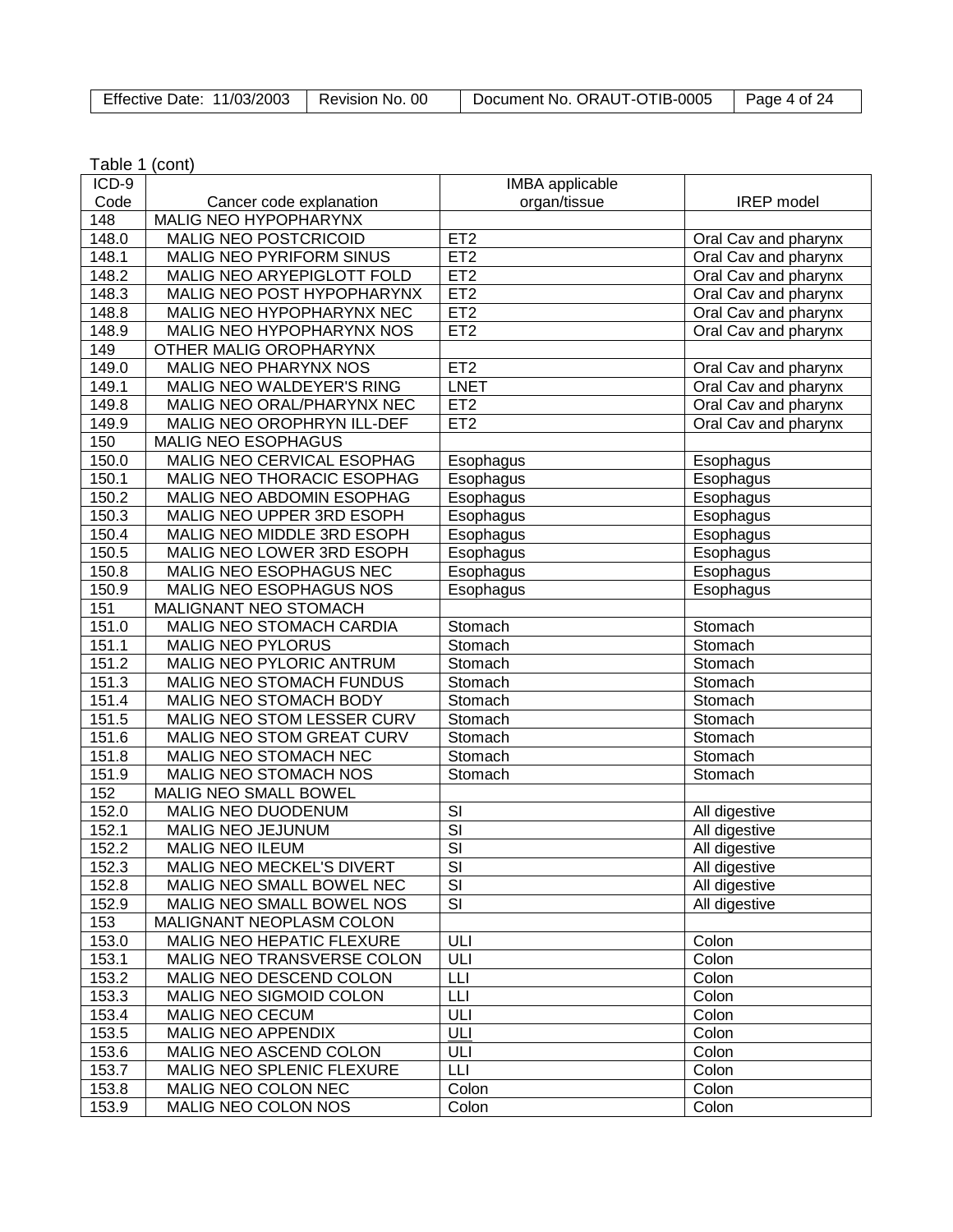| Effective Date: 11/03/2003   Revision No. 00 |  | Document No. ORAUT-OTIB-0005 | $\vert$ Page 5 of 24 |
|----------------------------------------------|--|------------------------------|----------------------|
|----------------------------------------------|--|------------------------------|----------------------|

| ICD-9 |                                  | IMBA applicable              |                   |
|-------|----------------------------------|------------------------------|-------------------|
| Code  | Cancer code explanation          | organ/tissue                 | <b>IREP</b> model |
| 154   | MALIG NEO RECTUM/ANUS            |                              |                   |
| 154.0 | MALIG NEO RECTOSIGMOID JCT       | LЦ                           | Rectum            |
| 154.1 | <b>MALIG NEO RECTUM</b>          | LLI                          | Rectum            |
| 154.2 | MALIG NEO ANAL CANAL             | LLI                          | Rectum            |
| 154.3 | MALIG NEO ANUS NOS               | LLI                          | Rectum            |
| 154.8 | MALIG NEO RECTUM/ANUS NEC        | LLI                          | Rectum            |
| 155   | <b>MALIGNANT NEOPLASM LIVER</b>  |                              |                   |
| 155.0 | MALIG NEO LIVER, PRIMARY         | Liver                        | Liver             |
| 155.1 | MALIG NEO INTRAHEPAT DUCTS       | Gallbladder                  | Gallbladder       |
| 155.2 | <b>MALIG NEO LIVER NOS</b>       | Liver                        | Liver             |
| 156   | MALIG NEO GB/EXTRAHEPATIC        |                              |                   |
| 156.0 | MALIG NEO GALLBLADDER            | Gallbladder                  | Gallbladder       |
| 156.1 | MALIG NEO EXTRAHEPAT DUCTS       | Gallbladder                  | Gallbladder       |
| 156.2 | MALIG NEO AMPULLA VATER          | Gallbladder                  | Gallbladder       |
| 156.8 | MALIG NEO BILIARY NEC            | Gallbladder                  | Gallbladder       |
| 156.9 | <b>MALIG NEO BILIARY NOS</b>     | Gallbladder                  | Gallbladder       |
| 157   | MALIGNANT NEO PANCREAS           |                              |                   |
| 157.0 | MALIG NEO PANCREAS HEAD          | Pancreas                     | Pancreas          |
| 157.1 | MALIG NEO PANCREAS BODY          | Pancreas                     | Pancreas          |
| 157.2 | <b>MALIG NEO PANCREAS TAIL</b>   | Pancreas                     | Pancreas          |
| 157.3 | MALIG NEO PANCREATIC DUCT        | Pancreas                     | Pancreas          |
| 157.4 | MALIG NEO ISLET LANGERHANS       | Pancreas                     | Pancreas          |
| 157.8 | MALIG NEO PANCREAS NEC           | Pancreas                     | Pancreas          |
| 157.9 | MALIG NEO PANCREAS NOS           | Pancreas                     | Pancreas          |
| 158   | <b>MALIG NEO PERITONEUM</b>      |                              |                   |
| 158.0 | MALIG NEO RETROPERITONEUM        | Highest non-met organ/tissue | All digestive     |
| 158.8 | MALIG NEO PERITONEUM NEC         | Highest non-met organ/tissue | All digestive     |
| 158.9 | <b>MALIG NEO PERITONEUM NOS</b>  | Highest non-met organ/tissue | All digestive     |
| 159   | OTHER MALIG NEO GI/PERITON       |                              |                   |
| 159.0 | MALIG NEO INTESTINE NOS          | Colon                        | All digestive     |
| 159.1 | MALIG NEO SPLEEN NEC             | Spleen                       | All digestive     |
| 159.8 | MALIG NEO GI/INTRA-ABD NEC       | Highest non-met organ/tissue | All digestive     |
| 159.9 | MALIG NEO GI TRACT ILL-DEF       | Highest non-met organ/tissue | All digestive     |
| 160   | MALIG NEO NASAL CAV/SINUS        |                              |                   |
| 160.0 | MALIG NEO NASAL CAVITIES         | ET <sub>1</sub>              | Other respiratory |
| 160.1 | <b>MALIG NEO MIDDLE EAR</b>      | Highest non-met organ/tissue | Other respiratory |
| 160.2 | <b>MALIG NEO MAXILLARY SINUS</b> | Highest non-met organ/tissue | Other respiratory |
| 160.3 | MALIG NEO ETHMOIDAL SINUS        | Highest non-met organ/tissue | Other respiratory |
| 160.4 | MALIG NEO FRONTAL SINUS          | Highest non-met organ/tissue | Other respiratory |
| 160.5 | MALIG NEO SPHENOID SINUS         | Highest non-met organ/tissue | Other respiratory |
| 160.8 | MALIG NEO ACCESS SINUS NEC       | Highest non-met organ/tissue | Other respiratory |
| 160.9 | MALIG NEO ACCESS SINUS NOS       | Highest non-met organ/tissue | Other respiratory |
| 161   | MALIGNANT NEO LARYNX             |                              |                   |
| 161.0 | <b>MALIG NEO GLOTTIS</b>         | ET <sub>2</sub>              | Other respiratory |
| 161.1 | MALIG NEO SUPRAGLOTTIS           | ET <sub>2</sub>              | Other respiratory |
| 161.2 | <b>MALIG NEO SUBGLOTTIS</b>      | ET <sub>2</sub>              | Other respiratory |
| 161.3 | MALIG NEO CARTILAGE LARYNX       | ET <sub>2</sub>              | Other respiratory |
| 161.8 | MALIG NEO LARYNX NEC             | ET <sub>2</sub>              | Other respiratory |
| 161.9 | MALIG NEO LARYNX NOS             | ET <sub>2</sub>              | Other respiratory |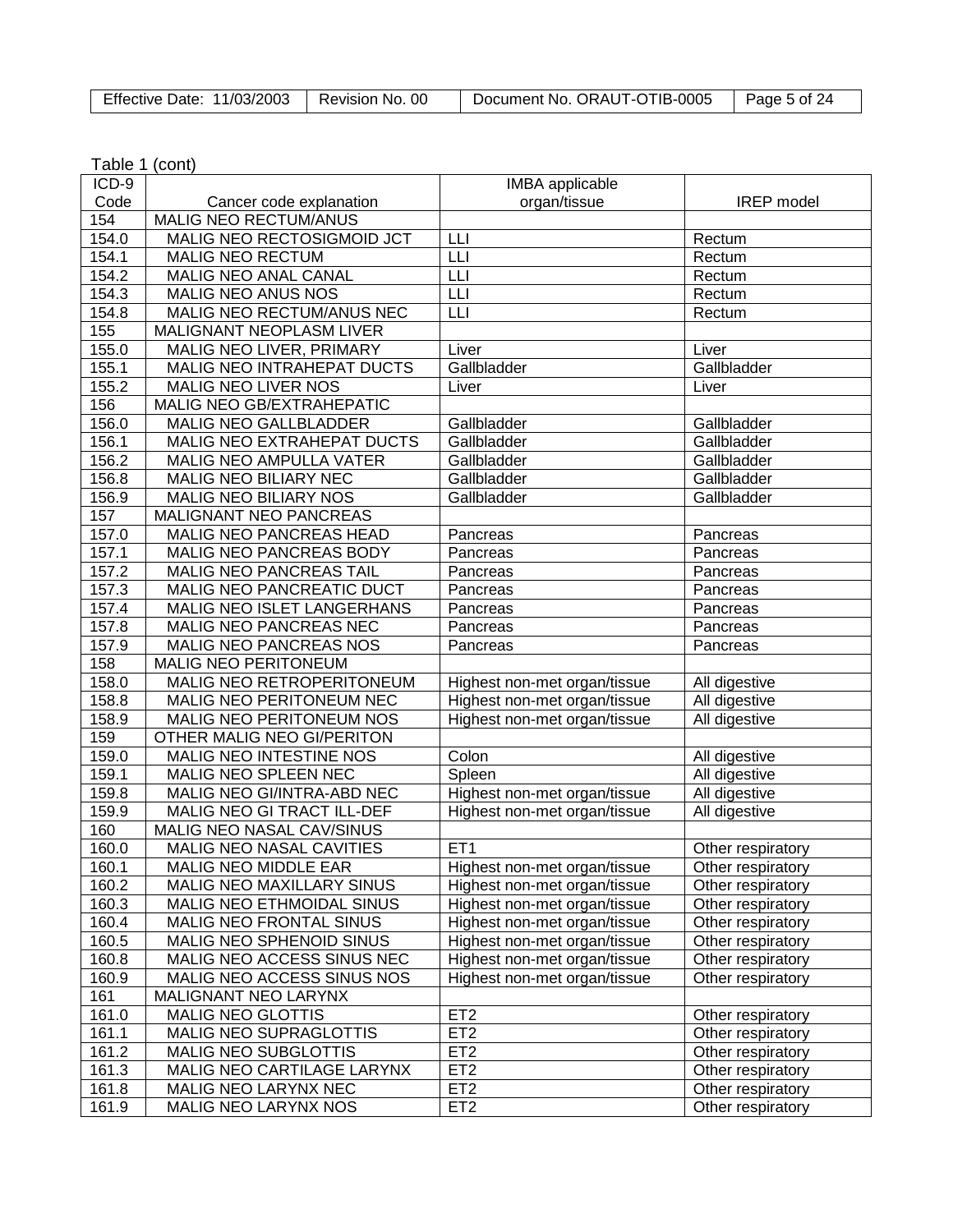| Effective Date: 11/03/2003   Revision No. 00 |  | Document No. ORAUT-OTIB-0005 | $\vert$ Page 6 of 24 |
|----------------------------------------------|--|------------------------------|----------------------|
|----------------------------------------------|--|------------------------------|----------------------|

| $ICD-9$ |                                  | <b>IMBA</b> applicable       |                          |
|---------|----------------------------------|------------------------------|--------------------------|
| Code    | Cancer code explanation          | organ/tissue                 | <b>IREP</b> model        |
| 162     | MALIG NEO TRACHEA/LUNG           |                              |                          |
| 162.0   | <b>MALIG NEO TRACHEA</b>         | Lung                         | Lung                     |
| 162.2   | MALIG NEO MAIN BRONCHUS          | Lung                         | Lung                     |
| 162.3   | MALIG NEO UPPER LOBE LUNG        | Lung                         | Lung                     |
| 162.4   | MALIG NEO MIDDLE LOBE LUNG       | Lung                         | Lung                     |
| 162.5   | MALIG NEO LOWER LOBE LUNG        | Lung                         | Lung                     |
| 162.8   | MALIG NEO BRONCH/LUNG NEC        | Lung                         | Lung                     |
| 162.9   | MALIG NEO BRONCH/LUNG NOS        | Lung                         | Lung                     |
| 163     | MALIGNANT NEOPL PLEURA           |                              |                          |
| 163.0   | MALIG NEO PARIETAL PLEURA        | Highest non-met organ/tissue | Other respiratory        |
| 163.1   | MALIG NEO VISCERAL PLEURA        | Highest non-met organ/tissue | Other respiratory        |
| 163.8   | MALIG NEO PLEURA NEC             | Highest non-met organ/tissue | Other respiratory        |
| 163.9   | MALIG NEO PLEURA NOS             | Highest non-met organ/tissue | Other respiratory        |
| 164     | MALIG NEO THYMUS/MEDIASTIN       |                              |                          |
| 164.0   | <b>MALIG NEO THYMUS</b>          | Thymus                       | Other respiratory        |
| 164.1   | <b>MALIG NEO HEART</b>           | <b>Heart Wall</b>            | Other respiratory        |
| 164.2   | MALIG NEO ANT MEDIASTINUM        | Highest non-met organ/tissue | Other respiratory        |
| 164.3   | MALIG NEO POST MEDIASTINUM       | Highest non-met organ/tissue | Other respiratory        |
| 164.8   | MALIG NEO MEDIASTINUM NEC        | Highest non-met organ/tissue | Other respiratory        |
| 164.9   | MALIG NEO MEDIASTINUM NOS        | Highest non-met organ/tissue | Other respiratory        |
| 165     | OTH/ILL-DEF MAL NEO RESP         |                              |                          |
| 165.0   | MALIG NEO UPPER RESP NOS         | Lung                         | Other respiratory        |
| 165.8   | MALIG NEO THORAX/RESP NEC        | Lung                         | Other respiratory        |
| 165.9   | MALIG NEO RESP SYSTEM NOS        | Lung                         | Other respiratory        |
| 170     | <b>MALIG NEO BONE/ARTIC CART</b> |                              |                          |
| 170.0   | MALIG NEO SKULL/FACE BONE        | Bone surface                 | <b>Bone</b>              |
| 170.1   | <b>MALIG NEO MANDIBLE</b>        | Bone surface                 | <b>Bone</b>              |
| 170.2   | MALIG NEO VERTEBRAE              | Bone surface                 | <b>Bone</b>              |
| 170.3   | MALIG NEO RIBS/STERN/CLAV        | Medical review               | <b>Bone</b>              |
| 170.4   | MALIG NEO LONG BONES ARM         | Bone surface                 | <b>Bone</b>              |
| 170.5   | MALIG NEO BONES WRIST/HAND       | Bone surface                 | <b>Bone</b>              |
| 170.6   | MALIG NEO PELVIC GIRDLE          | Medical review               | <b>Bone</b>              |
| 170.7   | MALIG NEO LONG BONES LEG         | Medical review               | <b>Bone</b>              |
| 170.8   | MALIG NEO BONES ANKLE/FOOT       | Bone surface                 | <b>Bone</b>              |
| 170.9   | MALIG NEO BONE NOS               | Medical review               | <b>Bone</b>              |
| 171     | <b>MALIG NEO SOFT TISSUE</b>     |                              |                          |
| 171.0   | MALIG NEO SOFT TISSUE HEAD       | Highest non-met organ/tissue | <b>Connective Tissue</b> |
| 171.2   | MALIG NEO SOFT TISSUE ARM        | Highest non-met organ/tissue | <b>Connective Tissue</b> |
| 171.3   | MALIG NEO SOFT TISSUE LEG        | Highest non-met organ/tissue | <b>Connective Tissue</b> |
| 171.4   | MALIG NEO SOFT TIS THORAX        | Highest non-met organ/tissue | <b>Connective Tissue</b> |
| 171.5   | MALIG NEO SOFT TIS ABDOMEN       | Highest non-met organ/tissue | <b>Connective Tissue</b> |
| 171.6   | MALIG NEO SOFT TIS PELVIS        | Highest non-met organ/tissue | <b>Connective Tissue</b> |
| 171.7   | <b>MALIG NEO TRUNK NOS</b>       | Highest non-met organ/tissue | <b>Connective Tissue</b> |
| 171.8   | MALIG NEO SOFT TISSUE NEC        | Highest non-met organ/tissue | <b>Connective Tissue</b> |
| 171.9   | MALIG NEO SOFT TISSUE NOS        | Highest non-met organ/tissue | <b>Connective Tissue</b> |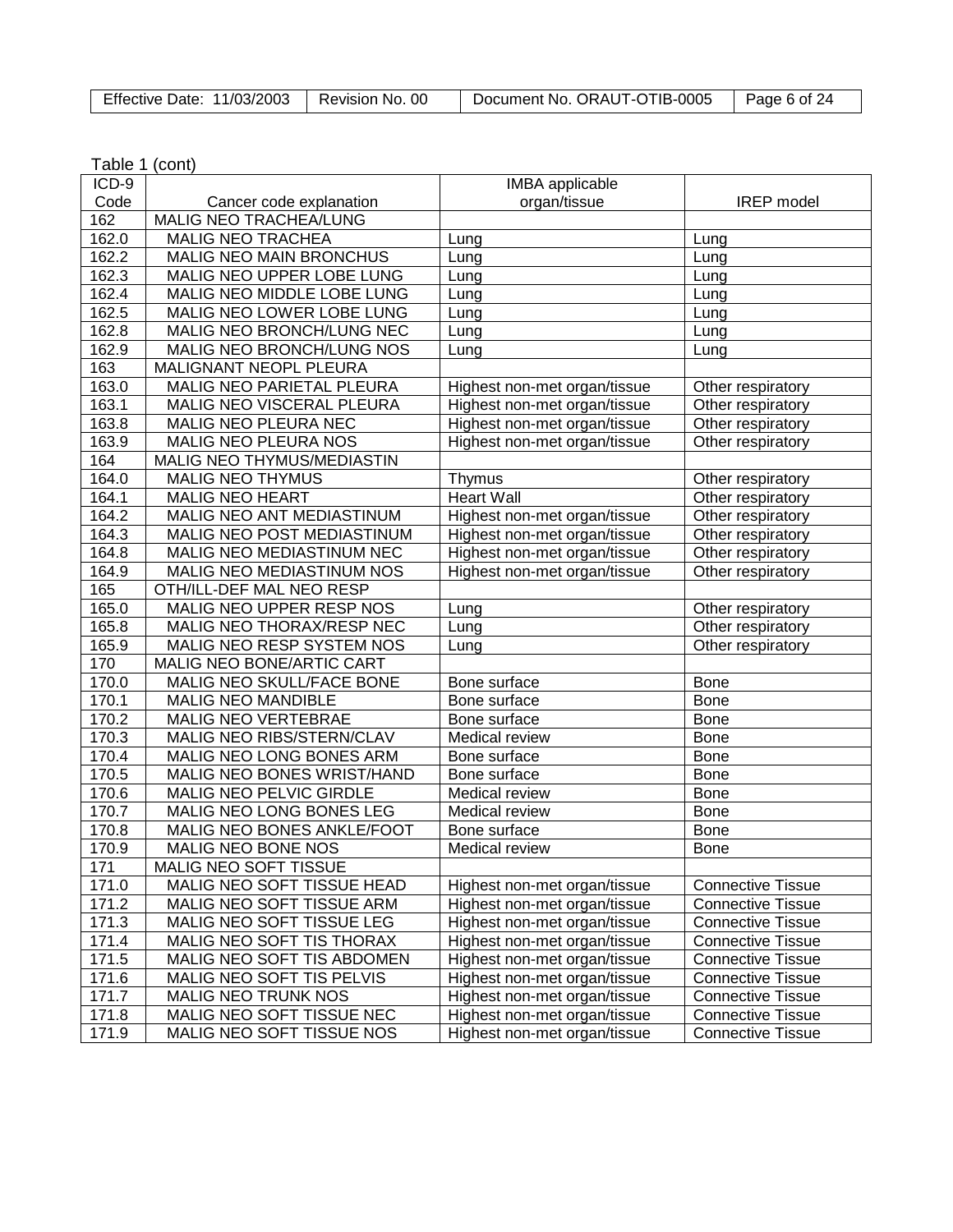| Effective Date: 11/03/2003   Revision No. 00 | Document No. ORAUT-OTIB-0005 | Page 7 of 24 |
|----------------------------------------------|------------------------------|--------------|
|                                              |                              |              |

| Table 1 (cont) |  |
|----------------|--|
|----------------|--|

| ICD-9 |                                   | <b>IMBA</b> applicable |                                 |
|-------|-----------------------------------|------------------------|---------------------------------|
| Code  | Cancer code explanation           | organ/tissue           | <b>IREP</b> model               |
| 172   | MALIGNANT MELANOMA SKIN           |                        |                                 |
| 172.0 | <b>MALIG MELANOMA LIP</b>         | Skin                   | Malignant melanoma              |
| 172.1 | <b>MALIG MELANOMA EYELID</b>      | <b>Skin</b>            | Malignant melanoma              |
| 172.2 | <b>MALIG MELANOMA EAR</b>         | Skin                   | Malignant melanoma              |
| 172.3 | MALIG MELANOMA FACE NEC/NOS       | Skin                   | Malignant melanoma              |
| 172.4 | MALIG MELANOMA SCALP/NECK         | Skin                   | Malignant melanoma              |
| 172.5 | MALIG MELANOMA TRUNK              | Skin                   | Malignant melanoma              |
| 172.6 | MALIG MELANOMA ARM                | Skin                   | Malignant melanoma              |
| 172.7 | MALIG MELANOMA LEG                | <b>Skin</b>            | Malignant melanoma              |
| 172.8 | MALIG MELANOMA SKIN NEC           | Skin                   | Malignant melanoma              |
| 172.9 | MALIG MELANOMA SKIN NOS           | Skin                   | Malignant melanoma              |
| 173   | OTHER MALIG NEOPL SKIN            |                        |                                 |
|       |                                   |                        | Non-melanoma skin-Basal cell OR |
| 173.0 | MALIG NEO SKIN LIP                | Skin                   | Non-melanoma skin-Squamous cell |
|       |                                   |                        | Non-melanoma skin-Basal cell OR |
| 173.1 | MALIG NEO SKIN EYELID             | Skin                   | Non-melanoma skin-Squamous cell |
|       |                                   |                        | Non-melanoma skin-Basal cell OR |
| 173.2 | <b>MALIG NEO SKIN EAR</b>         | Skin                   | Non-melanoma skin-Squamous cell |
|       |                                   |                        | Non-melanoma skin-Basal cell OR |
| 173.3 | MALIG NEO SKIN FACE NEC           | Skin                   | Non-melanoma skin-Squamous cell |
|       |                                   |                        | Non-melanoma skin-Basal cell OR |
| 173.4 | MALIG NEO SCALP/SKIN NECK         | Skin                   | Non-melanoma skin-Squamous cell |
|       |                                   |                        | Non-melanoma skin-Basal cell OR |
| 173.5 | MALIG NEO SKIN TRUNK              | Skin                   | Non-melanoma skin-Squamous cell |
|       |                                   |                        | Non-melanoma skin-Basal cell OR |
| 173.6 | MALIG NEO SKIN ARM                | Skin                   | Non-melanoma skin-Squamous cell |
|       |                                   |                        | Non-melanoma skin-Basal cell OR |
| 173.7 | <b>MALIG NEO SKIN LEG</b>         | Skin                   | Non-melanoma skin-Squamous cell |
|       |                                   |                        | Non-melanoma skin-Basal cell OR |
| 173.8 | MALIG NEO SKIN NEC                | Skin                   | Non-melanoma skin-Squamous cell |
|       |                                   |                        | Non-melanoma skin-Basal cell OR |
| 173.9 | MALIG NEO SKIN NOS                | Skin                   | Non-melanoma skin-Squamous cell |
| 174   | <b>MALIG NEO FEMALE BREAST</b>    |                        |                                 |
| 174.0 | <b>MALIG NEO NIPPLE</b>           | <b>Breast</b>          | <b>Breast</b>                   |
| 174.1 | MALIG NEO BREAST-CENTRAL          | <b>Breast</b>          | <b>Breast</b>                   |
| 174.2 | MALIG NEO BREAST UP-INNER         | <b>Breast</b>          | <b>Breast</b>                   |
| 174.3 | <b>MALIG NEO BREAST LOW-INNER</b> | <b>Breast</b>          | <b>Breast</b>                   |
| 174.4 | MALIG NEO BREAST UP-OUTER         | <b>Breast</b>          | <b>Breast</b>                   |
| 174.5 | MALIG NEO BREAST LOW-OUTER        | <b>Breast</b>          | <b>Breast</b>                   |
| 174.6 | MALIG NEO BREAST-AXILLARY         | <b>Breast</b>          | <b>Breast</b>                   |
| 174.8 | MALIG NEO BREAST NEC              | <b>Breast</b>          | <b>Breast</b>                   |
| 174.9 | <b>MALIG NEO BREAST NOS</b>       | <b>Breast</b>          | <b>Breast</b>                   |
| 175   | MALIG NEO MALE BREAST             |                        |                                 |
| 175.0 | MALIG NEO MALE NIPPLE             | <b>Breast</b>          | <b>Breast</b>                   |
| 175.9 | MALIG NEO MALE BREAST NEC         | <b>Breast</b>          | <b>Breast</b>                   |
|       |                                   |                        |                                 |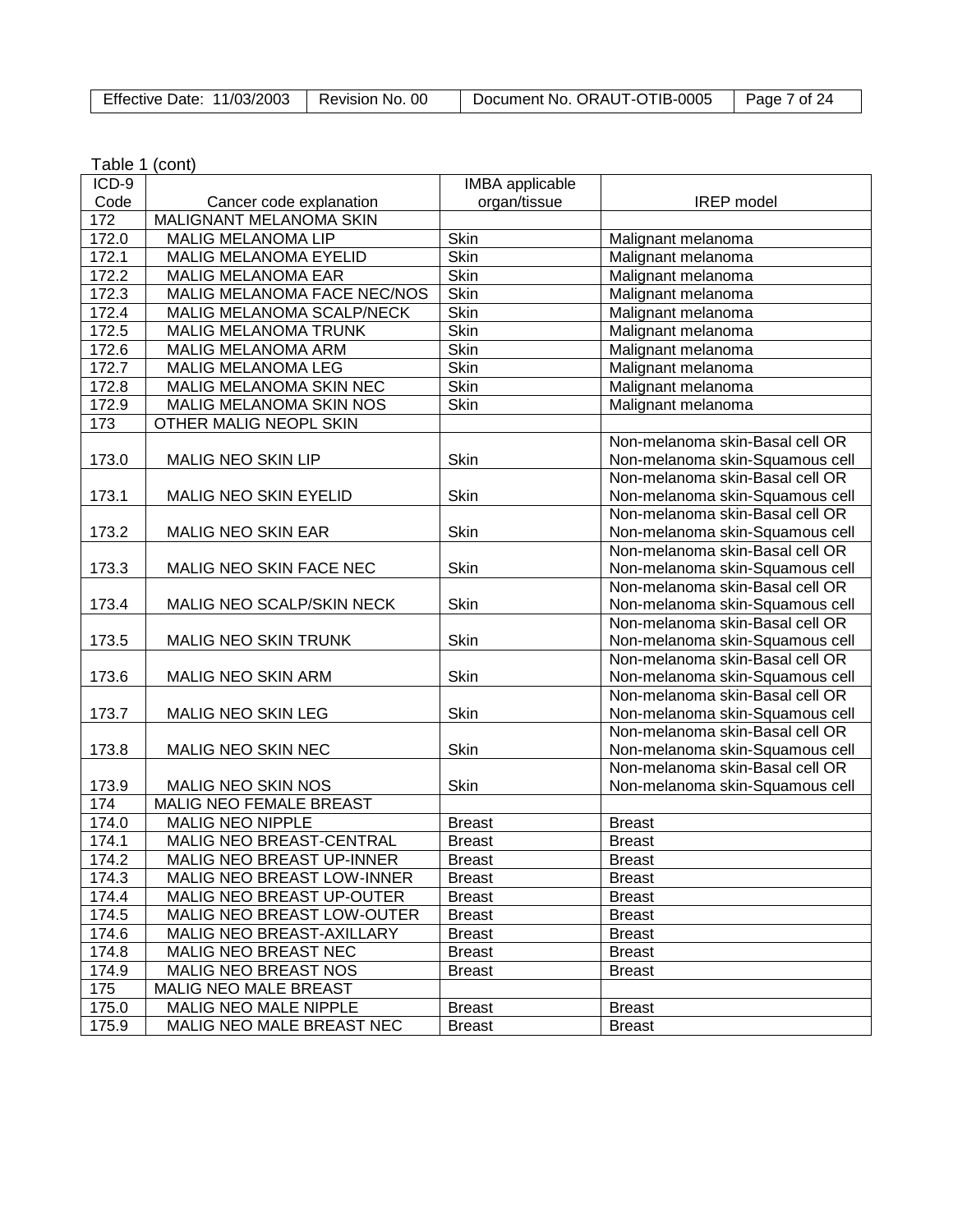| Effective Date: 11/03/2003 | Revision No. 00 | Document No. ORAUT-OTIB-0005 | Page 8 of 24 |
|----------------------------|-----------------|------------------------------|--------------|
|                            |                 |                              |              |

| ICD-9 |                              | <b>IMBA</b> applicable |                                                            |
|-------|------------------------------|------------------------|------------------------------------------------------------|
| Code  | Cancer code explanation      | organ/tissue           | <b>IREP</b> model                                          |
| 176   | <b>KAPOSI'S SARCOMA</b>      |                        |                                                            |
|       |                              |                        | Connective tissue AND                                      |
| 176.0 | SKIN-KAPOSI'S SARCOMA        | Skin                   | Non-melanoma skin-Squamous cell                            |
|       |                              | Highest non-met        | Connective tissue AND                                      |
| 176.1 | SOFT TISSUE-KAPOSI'S SARCOMA | organ/tissue           | Non-melanoma skin-Squamous cell                            |
|       |                              | Highest non-met        | Connective tissue AND                                      |
| 176.2 | PALATE-KAPOSI'S SARCOMA      | organ/tissue           | Non-melanoma skin-Squamous cell                            |
|       |                              |                        | Connective tissue AND                                      |
| 176.3 | GI SITES-KAPOSI'S SARCOMA    | Colon                  | Non-melanoma skin-Squamous cell                            |
|       |                              |                        | Connective tissue AND                                      |
| 176.4 | LUNG-KAPOSI'S SARCOMA        | Lung                   | Non-melanoma skin-Squamous cell                            |
|       |                              | Highest non-met        | <b>Connective tissue AND</b>                               |
| 176.5 | LYMPH NODES-KAPOSI'S SARCOMA | organ/tissue           | Non-melanoma skin-Squamous cell                            |
|       |                              | Highest non-met        | Connective tissue AND                                      |
| 176.8 | SPF STS-KAPOSI'S SARCOMA     | organ/tissue           | Non-melanoma skin-Squamous cell                            |
|       |                              | Highest non-met        | Connective tissue AND                                      |
| 176.9 | <b>KAPOSI'S SARCOMA NOS</b>  | organ/tissue           | Non-melanoma skin-Squamous cell                            |
| 179   | MALIG NEO UTERUS NOS         | <b>Uterus</b>          | Female genitalia less ovary                                |
| 180   | MALIG NEO CERVIX UTERI       |                        |                                                            |
| 180.0 | MALIG NEO ENDOCERVIX         | <b>Uterus</b>          | Female genitalia less ovary                                |
| 180.1 | MALIG NEO EXOCERVIX          | <b>Uterus</b>          | Female genitalia less ovary                                |
| 180.8 | MALIG NEO CERVIX NEC         | <b>Uterus</b>          | Female genitalia less ovary                                |
| 180.9 | MALIG NEO CERVIX UTERI NOS   | <b>Uterus</b>          | Female genitalia less ovary                                |
| 181   | MALIG NEO PLACENTA           | <b>Uterus</b>          | Female genitalia less ovary                                |
| 182   | MALIG NEO UTERUS BODY        |                        |                                                            |
| 182.0 | MALIG NEO CORPUS UTERI       | <b>Uterus</b>          | Female genitalia less ovary                                |
| 182.1 | MALIG NEO UTERINE ISTHMUS    | <b>Uterus</b>          | Female genitalia less ovary                                |
| 182.8 | MALIG NEO BODY UTERUS NEC    | <b>Uterus</b>          | Female genitalia less ovary                                |
| 183   | MALIG NEO UTERINE ADNEXA     |                        |                                                            |
| 183.0 | <b>MALIG NEO OVARY</b>       | Ovaries                | Ovary                                                      |
| 183.2 | MALIG NEO FALLOPIAN TUBE     | Ovaries                | Ovary                                                      |
| 183.3 | MALIG NEO BROAD LIGAMENT     | Ovaries                | Ovary                                                      |
| 183.4 | MALIG NEO PARAMETRIUM        | <b>Uterus</b>          | Ovary                                                      |
| 183.5 | MALIG NEO ROUND LIGAMENT     | <b>Uterus</b>          | Ovary                                                      |
| 183.8 | MALIG NEO ADNEXA NEC         | Ovaries                | Ovary                                                      |
| 183.9 | MALIG NEO ADNEXA NOS         | Ovaries                | Ovary                                                      |
| 184   | MALIG NEO FEM GEN NEC/NOS    |                        |                                                            |
| 184.0 | <b>MALIG NEO VAGINA</b>      | Muscle                 |                                                            |
| 184.1 | MALIG NEO LABIA MAJORA       | Skin                   | Female genitalia less ovary<br>Female genitalia less ovary |
| 184.2 | MALIG NEO LABIA MINORA       | Skin                   | Female genitalia less ovary                                |
|       |                              |                        |                                                            |
| 184.3 | <b>MALIG NEO CLITORIS</b>    | Skin                   | Female genitalia less ovary                                |
| 184.4 | MALIG NEO VULVA NOS          | Skin                   | Female genitalia less ovary                                |
| 184.8 | MALIG NEO FEMALE GENIT NEC   | <b>Uterus</b>          | Female genitalia less ovary                                |
| 184.9 | MALIG NEO FEMALE GENIT NOS   | <b>Uterus</b>          | Female genitalia less ovary                                |
|       |                              | Highest non-met        |                                                            |
| 185   | <b>MALIG NEO PROSTATE</b>    | organ/tissue           | All male genitalia                                         |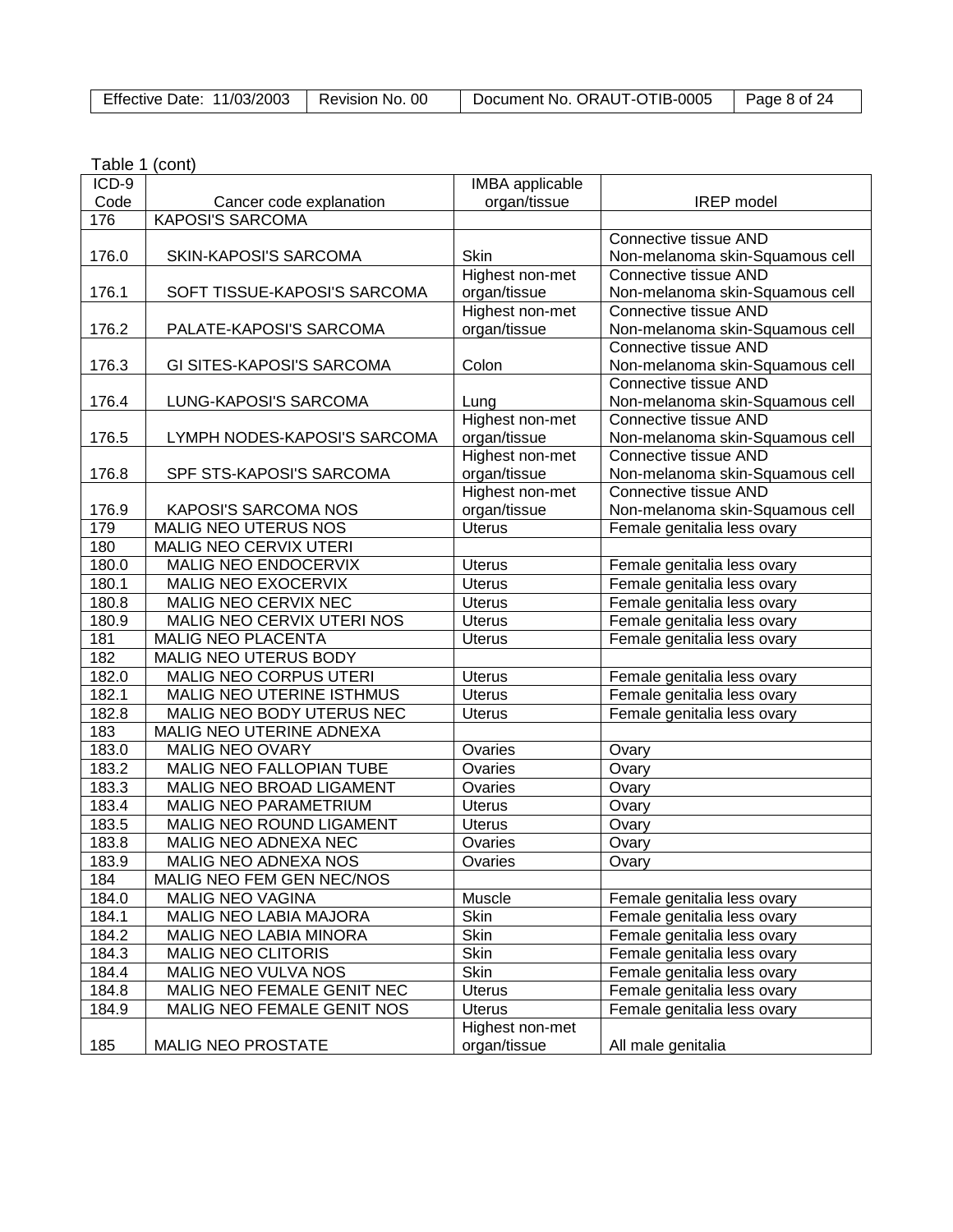| Effective Date: 11/03/2003   Revision No. 00 |  | Document No. ORAUT-OTIB-0005 | $\vert$ Page 9 of 24 |
|----------------------------------------------|--|------------------------------|----------------------|
|----------------------------------------------|--|------------------------------|----------------------|

| Table 1 (cont) |  |
|----------------|--|
|----------------|--|

| ICD-9          |                                                           | <b>IMBA</b> applicable         |                                          |
|----------------|-----------------------------------------------------------|--------------------------------|------------------------------------------|
| Code           | Cancer code explanation<br><b>MALIG NEO TESTIS</b>        | organ/tissue                   | <b>IREP</b> model                        |
| 186            |                                                           |                                |                                          |
| 186.0<br>186.9 | MALIG NEO UNDESCEND TESTIS<br>MALIG NEO TESTIS NEC        | <b>Testes</b><br><b>Testes</b> | All male genitalia                       |
| 187            | MALIG NEO MALE GENITAL NEC                                |                                | All male genitalia                       |
|                | <b>MALIG NEO PREPUCE</b>                                  | Skin                           |                                          |
| 187.1<br>187.2 | <b>MALIG NEO GLANS PENIS</b>                              | <b>Skin</b>                    | All male genitalia<br>All male genitalia |
|                |                                                           |                                |                                          |
| 187.3          | MALIG NEO PENIS BODY                                      | <b>Testes</b>                  | All male genitalia                       |
| 187.4<br>187.5 | <b>MALIG NEO PENIS NOS</b><br><b>MALIG NEO EPIDIDYMIS</b> | <b>Testes</b>                  | All male genitalia                       |
|                |                                                           | <b>Testes</b>                  | All male genitalia                       |
| 187.6          | MALIG NEO SPERMATIC CORD                                  | <b>Testes</b>                  | All male genitalia                       |
| 187.7          | MALIG NEO SCROTUM                                         | <b>Testes</b>                  | All male genitalia                       |
| 187.8          | MALIG NEO MALE GENITAL NEC                                | <b>Testes</b>                  | All male genitalia                       |
| 187.9          | <b>MALIG NEO MALE GENITAL NOS</b>                         | <b>Testes</b>                  | All male genitalia                       |
| 188            | <b>MALIG NEO BLADDER</b>                                  |                                |                                          |
| 188.0          | MALIG NEO BLADDER-TRIGONE                                 | <b>Bladder</b>                 | <b>Bladder</b>                           |
| 188.1          | MALIG NEO BLADDER-DOME                                    | <b>Bladder</b>                 | <b>Bladder</b>                           |
| 188.2          | MALIG NEO BLADDER-LATERAL                                 | <b>Bladder</b>                 | <b>Bladder</b>                           |
| 188.3          | MALIG NEO BLADDER-ANTERIOR                                | <b>Bladder</b>                 | <b>Bladder</b>                           |
| 188.4          | MALIG NEO BLADDER-POST                                    | <b>Bladder</b>                 | <b>Bladder</b>                           |
| 188.5          | MALIG NEO BLADDER NECK                                    | <b>Bladder</b>                 | <b>Bladder</b>                           |
| 188.6          | MALIG NEO URETERIC ORIFICE                                | <b>Bladder</b>                 | <b>Bladder</b>                           |
| 188.7          | <b>MALIG NEO URACHUS</b>                                  | <b>Bladder</b>                 | <b>Bladder</b>                           |
| 188.8          | MALIG NEO BLADDER NEC                                     | <b>Bladder</b>                 | <b>Bladder</b>                           |
| 188.9          | MALIG NEO BLADDER NOS                                     | <b>Bladder</b>                 | <b>Bladder</b>                           |
| 189            | MALIG NEO URINARY NEC/NOS                                 |                                |                                          |
| 189.0          | <b>MALIG NEO KIDNEY</b>                                   | Kidney                         | Urinary organs less bladder              |
| 189.1          | MALIG NEO RENAL PELVIS                                    | Kidney                         | Urinary organs less bladder              |
| 189.2          | <b>MALIG NEO URETER</b>                                   | Kidney                         | Urinary organs less bladder              |
| 189.3          | <b>MALIG NEO URETHRA</b>                                  | <b>Bladder</b>                 | Urinary organs less bladder              |
| 189.4          | MALIG NEO PARAURETHRAL                                    | <b>Bladder</b>                 | Urinary organs less bladder              |
| 189.8          | MALIG NEO URINARY NEC                                     | <b>Bladder</b>                 | Urinary organs less bladder              |
| 189.9          | <b>MALIG NEO URINARY NOS</b>                              | Medical review                 | Urinary organs less bladder              |
| 190            | <b>MALIGANT NEOPLASM EYE</b>                              |                                |                                          |
| 190.0          | <b>MALIG NEO EYEBALL</b>                                  | <b>Brain</b>                   | Eye                                      |
| 190.1          | <b>MALIG NEO ORBIT</b>                                    | <b>Brain</b>                   | Eye                                      |
| 190.2          | MALIG NEO LACRIMAL GLAND                                  | Skin                           | Eye                                      |
| 190.3          | MALIG NEO CONJUNCTIVA                                     | Skin                           | Eye                                      |
| 190.4          | <b>MALIG NEO CORNEA</b>                                   | Skin                           | Eye                                      |
| 190.5          | <b>MALIG NEO RETINA</b>                                   | <b>Brain</b>                   | Eye                                      |
| 190.6          | <b>MALIG NEO CHOROID</b>                                  | <b>Brain</b>                   | Eye                                      |
| 190.7          | MALIG NEO LACRIMAL DUCT                                   | Skin                           | Eye                                      |
| 190.8          | <b>MALIG NEO EYE NEC</b>                                  | Skin                           | Eye                                      |
| 190.9          | <b>MALIG NEO EYE NOS</b>                                  | Skin                           | Eye                                      |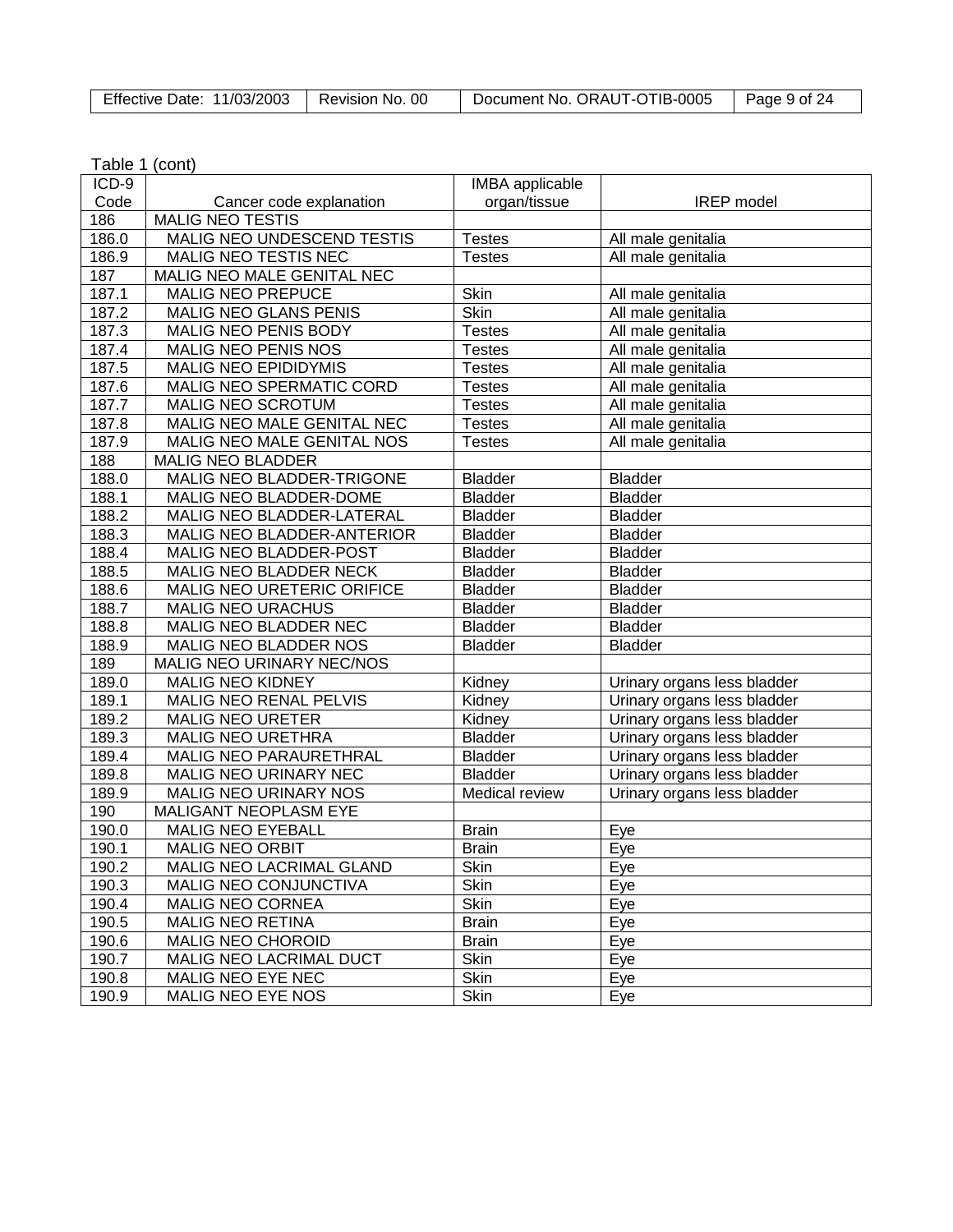| Effective Date: 11/03/2003   Revision No. 00 |  | Document No. ORAUT-OTIB-0005   Page 10 of 24 |  |
|----------------------------------------------|--|----------------------------------------------|--|
|----------------------------------------------|--|----------------------------------------------|--|

| $ICD-9$ |                                  | IMBA applicable              |                             |
|---------|----------------------------------|------------------------------|-----------------------------|
| Code    | Cancer code explanation          | organ/tissue                 | <b>IREP</b> model           |
| 191     | <b>MALIG NEOASM BRAIN</b>        |                              |                             |
| 191.0   | MALIG NEO CEREBRUM               | <b>Brain</b>                 | Nervous system              |
| 191.1   | MALIG NEO FRONTAL LOBE           | <b>Brain</b>                 | Nervous system              |
| 191.2   | MALIG NEO TEMPORAL LOBE          | <b>Brain</b>                 | Nervous system              |
| 191.3   | MALIG NEO PARIETAL LOBE          | <b>Brain</b>                 | Nervous system              |
| 191.4   | MALIG NEO OCCIPITAL LOBE         | <b>Brain</b>                 | Nervous system              |
| 191.5   | <b>MALIG NEO CEREB VENTRICLE</b> | <b>Brain</b>                 | Nervous system              |
| 191.6   | MALIG NEO CEREBELLUM NOS         | <b>Brain</b>                 | Nervous system              |
| 191.7   | MALIG NEO BRAIN STEM             | <b>Brain</b>                 | Nervous system              |
| 191.8   | MALIG NEO BRAIN NEC              | <b>Brain</b>                 | Nervous system              |
| 191.9   | MALIG NEO BRAIN NOS              | <b>Brain</b>                 | Nervous system              |
| 192     | MALIG NEO NERVE NEC/NOS          |                              |                             |
| 192.0   | MALIG NEO CRANIAL NERVES         | <b>Brain</b>                 | Nervous system              |
| 192.1   | MALIG NEO CEREBRAL MENING        | <b>Brain</b>                 | Nervous system              |
| 192.2   | <b>MALIG NEO SPINAL CORD</b>     | <b>Brain</b>                 | Nervous system              |
| 192.3   | MALIG NEO SPINAL MENINGES        | <b>Brain</b>                 | Nervous system              |
| 192.8   | MALIG NEO NERVOUS SYST NEC       | <b>Brain</b>                 | Nervous system              |
| 192.9   | MALIG NEO NERVOUS SYST NOS       | <b>Brain</b>                 | Nervous system              |
| 193     | <b>MALIG NEO THYROID</b>         | Thyroid                      | Thyroid                     |
| 194     | MALIG NEO OTHER ENDOCRINE        | Medical review               | Other endocrine glands      |
| 194.0   | <b>MALIG NEO ADRENAL</b>         | Adrenals                     | Other endocrine glands      |
| 194.1   | MALIG NEO PARATHYROID            | Thyroid                      | Other endocrine glands      |
| 194.3   | <b>MALIG NEO PITUITARY</b>       | <b>Brain</b>                 | Other endocrine glands      |
| 194.4   | MALIG NEO PINEAL GLAND           | <b>Brain</b>                 | Other endocrine glands      |
| 194.5   | MALIG NEO CAROTID BODY           | <b>Brain</b>                 | Other endocrine glands      |
| 194.6   | MALIG NEO PARAGANGLIA NEC        | <b>Brain</b>                 | Other endocrine glands      |
| 194.8   | MALIG NEO ENDOCRINE NEC          | Medical review               | Other endocrine glands      |
| 194.9   | MALIG NEO ENDOCRINE NOS          | Medical review               | Other endocrine glands      |
| 195     | MALIG NEO OTH/ILL-DEF SITE       |                              |                             |
| 195.0   | MALIG NEO HEAD/FACE/NECK         | Highest non-met organ/tissue | Other and ill-defined sites |
| 195.1   | <b>MALIG NEO THORAX</b>          | Highest non-met organ/tissue | Other and ill-defined sites |
| 195.2   | MALIG NEO ABDOMEN                | Highest non-met organ/tissue | Other and ill-defined sites |
| 195.3   | <b>MALIG NEO PELVIS</b>          | Highest non-met organ/tissue | Other and ill-defined sites |
| 195.4   | MALIG NEO ARM                    | Highest non-met organ/tissue | Other and ill-defined sites |
| 195.5   | MALIG NEO LEG                    | Highest non-met organ/tissue | Other and ill-defined sites |
| 195.8   | <b>MALIG NEO SITE NEC</b>        | Highest non-met organ/tissue | Other and ill-defined sites |
| 196     | MALIG NEO LYMPH NODES            |                              |                             |
| 196.0   | MALIG NEO LYMPH-HEAD/NECK        | Do not do - secondary        | <b>NA</b>                   |
| 196.1   | MALIG NEO LYMPH-INTRATHOR        | Do not do - secondary        | NA.                         |
| 196.2   | MALIG NEO LYMPH-INTRA-ABD        | Do not do - secondary        | <b>NA</b>                   |
| 196.3   | MALIG NEO LYMPH-AXILLA/ARM       | Do not do - secondary        | <b>NA</b>                   |
| 196.5   | MALIG NEO LYMPH-INGUIN/LEG       | Do not do - secondary        | <b>NA</b>                   |
| 196.6   | MALIG NEO LYMPH-INTRAPELV        | Do not do - secondary        | <b>NA</b>                   |
| 196.8   | MALIG NEO LYMPH-MULT             | Do not do - secondary        | NA                          |
| 196.9   | MALIG NEO LYMPH NOS              | Do not do - secondary        | <b>NA</b>                   |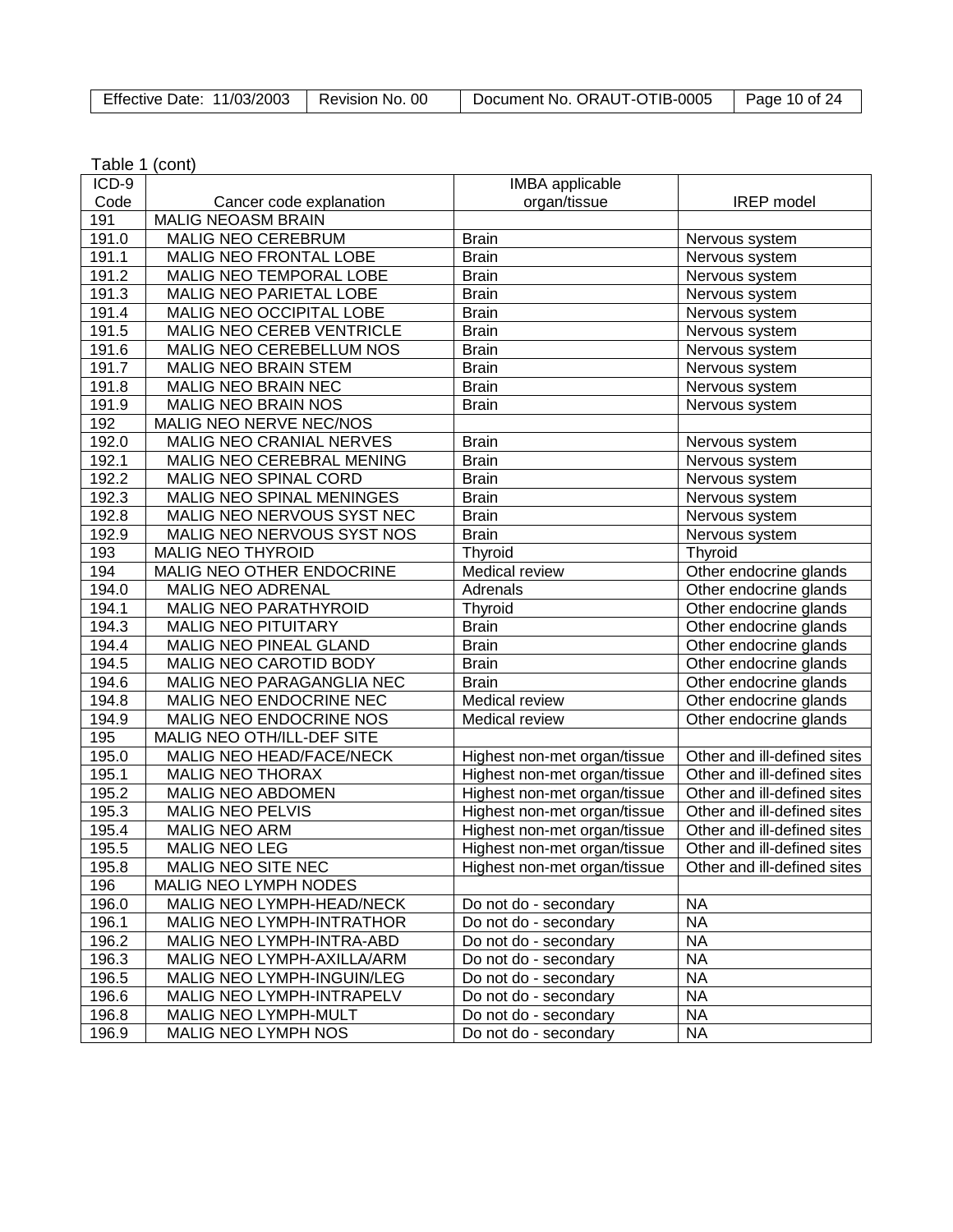| Effective Date: 11/03/2003   Revision No. 00 |  | Document No. ORAUT-OTIB-0005 | Page 11 of $24$ |
|----------------------------------------------|--|------------------------------|-----------------|
|----------------------------------------------|--|------------------------------|-----------------|

| Table 1 (cont) |  |
|----------------|--|
|----------------|--|

| ICD-9  |                              | <b>IMBA</b> applicable |                               |
|--------|------------------------------|------------------------|-------------------------------|
| Code   | Cancer code explanation      | organ/tissue           | <b>IREP</b> model             |
| 197    | <b>SEC MALIG NEO GI/RESP</b> |                        |                               |
| 197.0  | SEC MALIG NEO LUNG           | Do not do - secondary  | <b>NA</b>                     |
| 197.1  | SEC MALIG NEO MEDIASTINUM    | Do not do - secondary  | <b>NA</b>                     |
| 197.2  | <b>SEC MALIG NEO PLEURA</b>  | Do not do - secondary  | <b>NA</b>                     |
| 197.3  | SEC MALIG NEO RESP NEC       | Do not do - secondary  | <b>NA</b>                     |
| 197.4  | SEC MALIG NEO SM BOWEL       | Do not do - secondary  | <b>NA</b>                     |
| 197.5  | SEC MALIG NEO LG BOWEL       | Do not do - secondary  | <b>NA</b>                     |
| 197.6  | SEC MALIG NEO PERITONEUM     | Do not do - secondary  | <b>NA</b>                     |
| 197.7  | <b>SEC MALIG NEO LIVER</b>   | Do not do - secondary  | <b>NA</b>                     |
| 197.8  | SEC MALIG NEO GI NEC         | Do not do - secondary  | <b>NA</b>                     |
| 198    | SEC MALIG NEO OTHER SITES    |                        |                               |
| 198.0  | <b>SEC MALIG NEO KIDNEY</b>  | Do not do - secondary  | <b>NA</b>                     |
| 198.1  | SEC MALIG NEO URIN NEC       | Do not do - secondary  | <b>NA</b>                     |
| 198.2  | <b>SEC MALIG NEO SKIN</b>    | Do not do - secondary  | <b>NA</b>                     |
| 198.3  | SEC MALIG NEO BRAIN/SPINE    | Do not do - secondary  | <b>NA</b>                     |
| 198.4  | SEC MALIG NEO NERVE NEC      | Do not do - secondary  | <b>NA</b>                     |
| 198.5  | SEC MALIG NEO BONE           | Do not do - secondary  | <b>NA</b>                     |
| 198.6  | SEC MALIG NEO OVARY          | Do not do - secondary  | <b>NA</b>                     |
| 198.7  | <b>SEC MALIG NEO ADRENAL</b> | Do not do - secondary  | <b>NA</b>                     |
| 198.8  | OTHER SECONDARY MALIG NEO    |                        |                               |
| 198.81 | SEC MALIG NEO BREAST         | Do not do - secondary  | <b>NA</b>                     |
| 198.82 | <b>SEC MALIG NEO GENITAL</b> | Do not do - secondary  | <b>NA</b>                     |
| 198.89 | SEC MALIG NEO NEC            | Do not do - secondary  | <b>NA</b>                     |
| 199    | MALIG NEOPLASM NOS           |                        |                               |
|        |                              | Highest non-met        |                               |
| 199.0  | MALIG NEO DISSEMINATED       | organ/tissue           | Other and ill-defined sites   |
|        |                              | Highest non-met        |                               |
| 199.1  | MALIG NEO NOS                | organ/tissue           | Other and ill-defined sites   |
| 200    | LYMPHOSARC/RETICULOSARC      |                        |                               |
| 200.0  | <b>RETICULOSARCOMA</b>       | Medical review         | Lymphoma and multiple myeloma |
| 200.00 | RETCLSRC UNSPEC EXT ORG      | Medical review         | Lymphoma and multiple myeloma |
| 200.01 | RETICULOSARCOMA HEAD         | Medical review         | Lymphoma and multiple myeloma |
| 200.02 | RETICULOSARCOMA THORAX       | Medical review         | Lymphoma and multiple myeloma |
| 200.03 | RETICULOSARCOMA ABDOM        | Medical review         | Lymphoma and multiple myeloma |
| 200.04 | RETICULOSARCOMA AXILLA       | Medical review         | Lymphoma and multiple myeloma |
| 200.05 | RETICULOSARCOMA INGUIN       | Medical review         | Lymphoma and multiple myeloma |
| 200.06 | RETICULOSARCOMA PELVIC       | Medical review         | Lymphoma and multiple myeloma |
| 200.07 | RETICULOSARCOMA SPLEEN       | Medical review         | Lymphoma and multiple myeloma |
| 200.08 | RETICULOSARCOMA MULT         | Medical review         | Lymphoma and multiple myeloma |
| 200.1  | LYMPHOSARCOMA                | Medical review         | Lymphoma and multiple myeloma |
| 200.10 | LYMPHSRC UNSPEC EXT ORG      | Medical review         | Lymphoma and multiple myeloma |
| 200.11 | LYMPHOSARCOMA HEAD           | Medical review         | Lymphoma and multiple myeloma |
| 200.12 | LYMPHOSARCOMA THORAX         | <b>Medical review</b>  | Lymphoma and multiple myeloma |
| 200.13 | LYMPHOSARCOMA ABDOM          | Medical review         | Lymphoma and multiple myeloma |
| 200.14 | LYMPHOSARCOMA AXILLA         | Medical review         | Lymphoma and multiple myeloma |
| 200.15 | LYMPHOSARCOMA INGUIN         | Medical review         | Lymphoma and multiple myeloma |
| 200.16 | LYMPHOSARCOMA PELVIC         | Medical review         | Lymphoma and multiple myeloma |
| 200.17 | LYMPHOSARCOMA SPLEEN         | Medical review         | Lymphoma and multiple myeloma |
| 200.18 | LYMPHOSARCOMA MULT           | Medical review         | Lymphoma and multiple myeloma |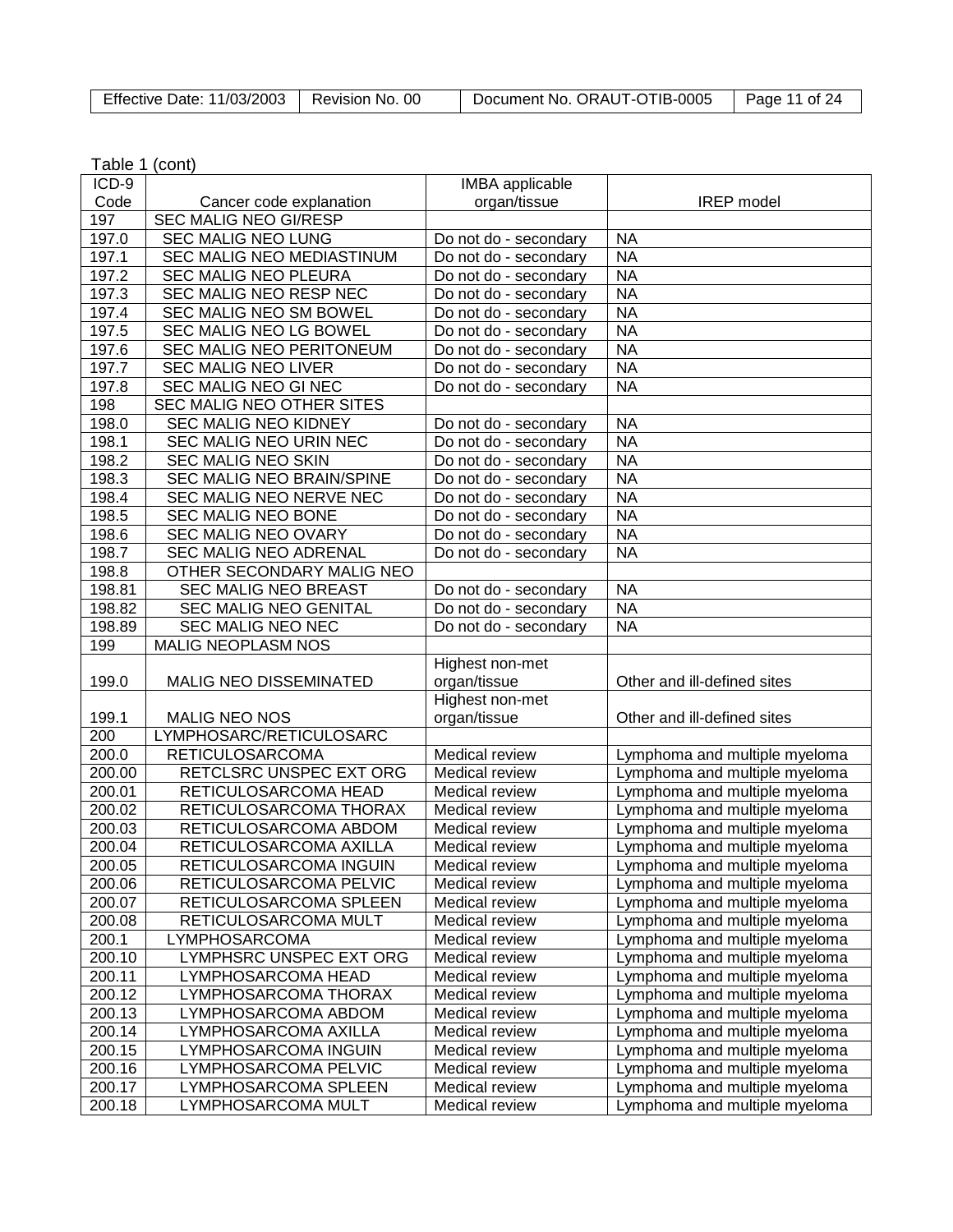| Effective Date: 11/03/2003 | Revision No. 00 | Document No. ORAUT-OTIB-0005 | Page 12 of 24 |
|----------------------------|-----------------|------------------------------|---------------|
|                            |                 |                              |               |

| Table 1 (cont) |  |
|----------------|--|
|----------------|--|

| ICD-9  |                                   | <b>IMBA</b> applicable |                               |
|--------|-----------------------------------|------------------------|-------------------------------|
| Code   | Cancer code explanation           | organ/tissue           | <b>IREP</b> model             |
| 200.2  | <b>BURKITT'S TUMOR/LYMPHOMA</b>   | Medical review         | Lymphoma and multiple myeloma |
|        | <b>BURKITT'S TUMOR UNSPEC EXT</b> |                        |                               |
| 200.20 | <b>ORG</b>                        | <b>Medical review</b>  | Lymphoma and multiple myeloma |
| 200.21 | <b>BURKITT'S TUMOR HEAD</b>       | Medical review         | Lymphoma and multiple myeloma |
| 200.22 | <b>BURKITT'S TUMOR THORAX</b>     | Medical review         | Lymphoma and multiple myeloma |
| 200.23 | <b>BURKITT'S TUMOR ABDOM</b>      | Medical review         | Lymphoma and multiple myeloma |
| 200.24 | <b>BURKITT'S TUMOR AXILLA</b>     | Medical review         | Lymphoma and multiple myeloma |
| 200.25 | <b>BURKITT'S TUMOR INGUIN</b>     | Medical review         | Lymphoma and multiple myeloma |
| 200.26 | <b>BURKITT'S TUMOR PELVIC</b>     | Medical review         | Lymphoma and multiple myeloma |
| 200.27 | <b>BURKITT'S TUMOR SPLEEN</b>     | Medical review         | Lymphoma and multiple myeloma |
| 200.28 | <b>BURKITT'S TUMOR MULT</b>       | Medical review         | Lymphoma and multiple myeloma |
| 200.8  | MIXED LYMPHOSARCOMA               | Medical review         | Lymphoma and multiple myeloma |
| 200.80 | OTHER VARN UNSPEC EXT ORG         | Medical review         | Lymphoma and multiple myeloma |
| 200.81 | MIXED LYMPHOSARC HEAD             | Medical review         | Lymphoma and multiple myeloma |
| 200.82 | MIXED LYMPHOSARC THORAX           | Medical review         | Lymphoma and multiple myeloma |
| 200.83 | MIXED LYMPHOSARC ABDOM            | Medical review         | Lymphoma and multiple myeloma |
| 200.84 | MIXED LYMPHOSARC AXILLA           | Medical review         | Lymphoma and multiple myeloma |
| 200.85 | MIXED LYMPHOSARC INGUIN           | Medical review         | Lymphoma and multiple myeloma |
| 200.86 | MIXED LYMPHOSARC PELVIC           | Medical review         | Lymphoma and multiple myeloma |
| 200.87 | MIXED LYMPHOSARC SPLEEN           | Medical review         | Lymphoma and multiple myeloma |
| 200.88 | MIXED LYMPHOSARC MULT             | Medical review         | Lymphoma and multiple myeloma |
| 201    | <b>HODGKIN'S DISEASE</b>          |                        |                               |
| 201.0  | HODGKIN'S PARAGRANULOMA           | Medical review         | Lymphoma and multiple myeloma |
|        | <b>HODGKINS PARAGRANULOMA</b>     |                        |                               |
| 201.00 | <b>UNSPEC EXT ORG</b>             | Medical review         | Lymphoma and multiple myeloma |
| 201.01 | HODGKINS PARAGRAN HEAD            | Medical review         | Lymphoma and multiple myeloma |
| 201.02 | HODGKINS PARAGRAN THORAX          | Medical review         | Lymphoma and multiple myeloma |
| 201.03 | HODGKINS PARAGRAN ABDOM           | Medical review         | Lymphoma and multiple myeloma |
| 201.04 | HODGKINS PARAGRAN AXILLA          | Medical review         | Lymphoma and multiple myeloma |
| 201.05 | HODGKINS PARAGRAN INGUIN          | Medical review         | Lymphoma and multiple myeloma |
| 201.06 | HODGKINS PARAGRAN PELVIC          | Medical review         | Lymphoma and multiple myeloma |
| 201.07 | HODGKINS PARAGRAN SPLEEN          | Medical review         | Lymphoma and multiple myeloma |
| 201.08 | HODGKINS PARAGRAN MULT            | Medical review         | Lymphoma and multiple myeloma |
| 201.1  | HODGKIN'S GRANULOMA               | Medical review         | Lymphoma and multiple myeloma |
|        | HODGKINS GRANULOM UNSPEC          |                        |                               |
| 201.10 | <b>ORG</b><br><b>EXT</b>          | Medical review         | Lymphoma and multiple myeloma |
| 201.11 | <b>HODGKINS GRANULOM HEAD</b>     | Medical review         | Lymphoma and multiple myeloma |
| 201.12 | HODGKINS GRANULOM THORAX          | Medical review         | Lymphoma and multiple myeloma |
| 201.13 | HODGKINS GRANULOM ABDOM           | Medical review         | Lymphoma and multiple myeloma |
| 201.14 | HODGKINS GRANULOM AXILLA          | Medical review         | Lymphoma and multiple myeloma |
| 201.15 | HODGKINS GRANULOM INGUIN          | Medical review         | Lymphoma and multiple myeloma |
| 201.16 | <b>HODGKINS GRANULOM PELVIC</b>   | Medical review         | Lymphoma and multiple myeloma |
| 201.17 | HODGKINS GRANULOM SPLEEN          | Medical review         | Lymphoma and multiple myeloma |
| 201.18 | HODGKINS GRANULOM MULT            | Medical review         | Lymphoma and multiple myeloma |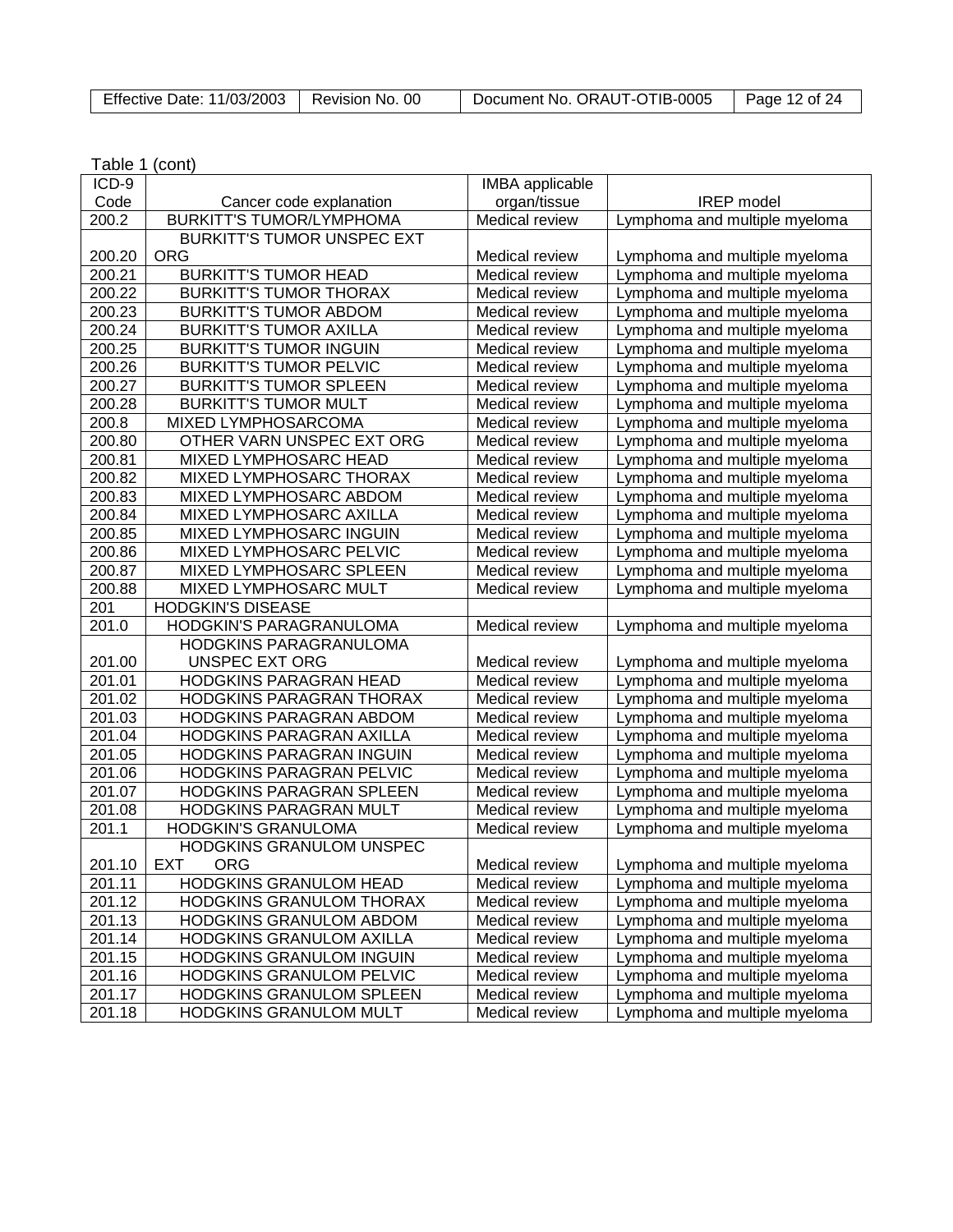|  | Effective Date: 11/03/2003   Revision No. 00 |  | Document No. ORAUT-OTIB-0005 | Page 13 of 24 |
|--|----------------------------------------------|--|------------------------------|---------------|
|--|----------------------------------------------|--|------------------------------|---------------|

| ICD-9  |                                     | <b>IMBA</b> applicable |                               |
|--------|-------------------------------------|------------------------|-------------------------------|
| Code   | Cancer code explanation             | organ/tissue           | <b>IREP</b> model             |
| 201.2  | <b>HODGKIN'S SARCOMA</b>            | Medical review         | Lymphoma and multiple myeloma |
| 201.20 | HODGKINS SRC UNSPEC EXT ORG         | Medical review         | Lymphoma and multiple myeloma |
| 201.21 | HODGKINS SARCOMA HEAD               | Medical review         | Lymphoma and multiple myeloma |
| 201.22 | HODGKINS SARCOMA THORAX             | Medical review         | Lymphoma and multiple myeloma |
| 201.23 | HODGKINS SARCOMA ABDOM              | Medical review         | Lymphoma and multiple myeloma |
| 201.24 | HODGKINS SARCOMA AXILLA             | Medical review         | Lymphoma and multiple myeloma |
| 201.25 | <b>HODGKINS SARCOMA INGUIN</b>      | Medical review         | Lymphoma and multiple myeloma |
| 201.26 | HODGKINS SARCOMA PELVIC             | Medical review         | Lymphoma and multiple myeloma |
| 201.27 | HODGKINS SARCOMA SPLEEN             | Medical review         | Lymphoma and multiple myeloma |
| 201.28 | HODGKINS SARCOMA MULT               | Medical review         | Lymphoma and multiple myeloma |
| 201.4  | <b>HODGKINS LYMPH-HISTIOCYT</b>     | Medical review         | Lymphoma and multiple myeloma |
| 201.40 | LYM-HST UNSPEC EXT ORGN             | Medical review         | Lymphoma and multiple myeloma |
| 201.41 | HODGKINS LYMPH-HISTIO HEAD          | Medical review         | Lymphoma and multiple myeloma |
| 201.42 | HODGKINS LYMPH-HISTIO THORAX        | Medical review         | Lymphoma and multiple myeloma |
| 201.43 | HODGKINS LYMPH-HISTIO ABDOM         | Medical review         | Lymphoma and multiple myeloma |
| 201.44 | HODGKINS LYMPH-HISTIO AXILLA        | Medical review         | Lymphoma and multiple myeloma |
| 201.45 | HODGKINS LYMPH-HISTIO INGUIN        | Medical review         | Lymphoma and multiple myeloma |
| 201.46 | HODGKINS LYMPH-HISTIO PELVIC        | Medical review         | Lymphoma and multiple myeloma |
| 201.47 | <b>HODGKINS LYMPH-HISTIO SPLEEN</b> | Medical review         | Lymphoma and multiple myeloma |
| 201.48 | HODGKINS LYMPH-HISTIO MULT          | Medical review         | Lymphoma and multiple myeloma |
| 201.5  | HODGKINS NODULAR SCLEROS            | Medical review         | Lymphoma and multiple myeloma |
|        | NODULAR SCLEROS UNSPEC EXT          |                        |                               |
| 201.50 | <b>ORG</b>                          | Medical review         | Lymphoma and multiple myeloma |
| 201.51 | HODGKINS NODUL SCLERO HEAD          | Medical review         | Lymphoma and multiple myeloma |
| 201.52 | HODGKINS NODUL SCLERO THORAX        | Medical review         | Lymphoma and multiple myeloma |
| 201.53 | HODGKINS NODUL SCLERO ABDOM         | Medical review         | Lymphoma and multiple myeloma |
| 201.54 | HODGKINS NODUL SCLERO AXILLA        | Medical review         | Lymphoma and multiple myeloma |
| 201.55 | HODGKINS NODUL SCLERO INGUIN        | Medical review         | Lymphoma and multiple myeloma |
| 201.56 | HODGKINS NODUL SCLERO PELVIC        | Medical review         | Lymphoma and multiple myeloma |
| 201.57 | HODGKINS NODUL SCLERO SPLEEN        | Medical review         | Lymphoma and multiple myeloma |
| 201.58 | HODGKINS NODUL SCLERO MULT          | Medical review         | Lymphoma and multiple myeloma |
| 201.6  | HODGKINS MIX CELLULARITY            | Medical review         | Lymphoma and multiple myeloma |
| 201.60 | MXD CELR UNSPEC EXT ORG             | Medical review         | Lymphoma and multiple myeloma |
| 201.61 | HODGKINS MIX CELL HEAD              | Medical review         | Lymphoma and multiple myeloma |
| 201.62 | HODGKINS MIX CELL THORAX            | Medical review         | Lymphoma and multiple myeloma |
| 201.63 | HODGKINS MIX CELL ABDOM             | Medical review         | Lymphoma and multiple myeloma |
| 201.64 | <b>HODGKINS MIX CELL AXILLA</b>     | Medical review         | Lymphoma and multiple myeloma |
| 201.65 | HODGKINS MIX CELL INGUIN            | Medical review         | Lymphoma and multiple myeloma |
| 201.66 | HODGKINS MIX CELL PELVIC            | Medical review         | Lymphoma and multiple myeloma |
| 201.67 | HODGKINS MIX CELL SPLEEN            | <b>Medical review</b>  | Lymphoma and multiple myeloma |
| 201.68 | HODGKINS MIX CELL MULT              | Medical review         | Lymphoma and multiple myeloma |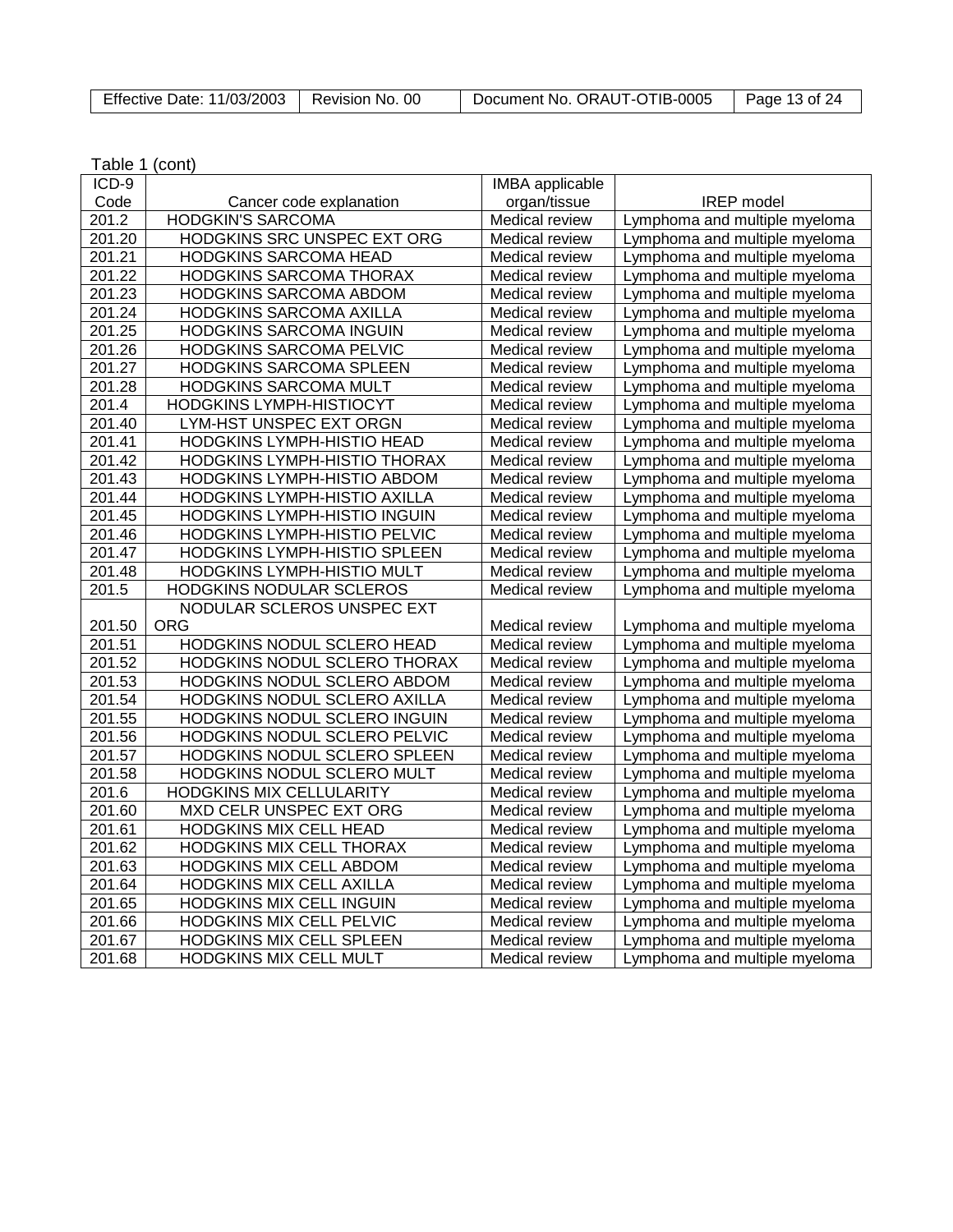| Effective Date: 11/03/2003   Revision No. 00 |  | Document No. ORAUT-OTIB-0005 | Page 14 of 24 |
|----------------------------------------------|--|------------------------------|---------------|
|----------------------------------------------|--|------------------------------|---------------|

| Table 1 (cont) |                                     |                       |                               |
|----------------|-------------------------------------|-----------------------|-------------------------------|
| ICD-9          |                                     | IMBA applicable       |                               |
| Code           | Cancer code explanation             | organ/tissue          | <b>IREP</b> model             |
| 201.7          | HODG LYMPHOCYTIC DEPLET             | Medical review        | Lymphoma and multiple myeloma |
| 201.70         | LYM DPLT UNSPEC EXT ORG             | Medical review        | Lymphoma and multiple myeloma |
| 201.71         | HODGKINS LYMPH DEPLET HEAD          | Medical review        | Lymphoma and multiple myeloma |
| 201.72         | HODGKINS LYMPH DEPLET THORAX        | Medical review        | Lymphoma and multiple myeloma |
| 201.73         | HODGKINS LYMPH DEPLET ABDOM         | Medical review        | Lymphoma and multiple myeloma |
| 201.74         | HODGKINS LYMPH DEPLET AXILLA        | Medical review        | Lymphoma and multiple myeloma |
| 201.75         | HODGKINS LYMPH DEPLET INGUIN        | Medical review        | Lymphoma and multiple myeloma |
| 201.76         | HODGKINS LYMPH DEPLET PELVIC        | Medical review        | Lymphoma and multiple myeloma |
| 201.77         | <b>HODGKINS LYMPH DEPLET SPLEEN</b> | Medical review        | Lymphoma and multiple myeloma |
| 201.78         | HODGKINS LYMPH DEPLET MULT          | Medical review        | Lymphoma and multiple myeloma |
| 201.9          | <b>HODGKINS DISEASE NOS</b>         | Medical review        | Lymphoma and multiple myeloma |
| 201.90         | HDGK DISEASE UNSPEC EXT ORG         | Medical review        | Lymphoma and multiple myeloma |
| 201.91         | HODGKINS DISEASE NOS HEAD           | Medical review        | Lymphoma and multiple myeloma |
| 201.92         | HODGKINS DISEASE NOS THORAX         | Medical review        | Lymphoma and multiple myeloma |
| 201.93         | HODGKINS DISEASE NOS ABDOM          | Medical review        | Lymphoma and multiple myeloma |
| 201.94         | HODGKINS DISEASE NOS AXILLA         | Medical review        | Lymphoma and multiple myeloma |
| 201.95         | HODGKINS DISEASE NOS INGUIN         | Medical review        | Lymphoma and multiple myeloma |
| 201.96         | HODGKINS DISEASE NOS PELVIC         | Medical review        | Lymphoma and multiple myeloma |
| 201.97         | HODGKINS DISEASE NOS SPLEEN         | Medical review        | Lymphoma and multiple myeloma |
| 201.98         | HODGKINS DISEASE NOS MULT           | Medical review        | Lymphoma and multiple myeloma |
| 202            | OTHER MALIG NEO LYMPH/HISTIO        |                       |                               |
| 202.0          | NODULAR LYMPHOMA                    | Medical review        | Lymphoma and multiple myeloma |
| 202.00         | NDLR LYM UNSPEC EXT ORG             | Medical review        | Lymphoma and multiple myeloma |
| 202.01         | NODULAR LYMPHOMA HEAD               | Medical review        | Lymphoma and multiple myeloma |
| 202.02         | NODULAR LYMPHOMA THORAX             | <b>Medical review</b> | Lymphoma and multiple myeloma |
| 202.03         | NODULAR LYMPHOMA ABDOM              | Medical review        | Lymphoma and multiple myeloma |
| 202.04         | NODULAR LYMPHOMA AXILLA             | Medical review        | Lymphoma and multiple myeloma |
| 202.05         | NODULAR LYMPHOMA INGUIN             | Medical review        | Lymphoma and multiple myeloma |
| 202.06         | NODULAR LYMPHOMA PELVIC             | Medical review        | Lymphoma and multiple myeloma |
| 202.07         | NODULAR LYMPHOMA SPLEEN             | Medical review        | Lymphoma and multiple myeloma |
| 202.08         | NODULAR LYMPHOMA MULT               | Medical review        | Lymphoma and multiple myeloma |
| 202.1          | <b>MYCOSIS FUNGOIDES</b>            | Medical review        | Lymphoma and multiple myeloma |
| 202.10         | MYCS FNG UNSPEC EXT ORG             | Medical review        | Lymphoma and multiple myeloma |
| 202.11         | <b>MYCOSIS FUNGOIDES HEAD</b>       | Medical review        | Lymphoma and multiple myeloma |
| 202.12         | MYCOSIS FUNGOIDES THORAX            | Medical review        | Lymphoma and multiple myeloma |
| 202.13         | MYCOSIS FUNGOIDES ABDOM             | Medical review        | Lymphoma and multiple myeloma |
| 202.14         | MYCOSIS FUNGOIDES AXILLA            | Medical review        | Lymphoma and multiple myeloma |
| 202.15         | <b>MYCOSIS FUNGOIDES INGUIN</b>     | Medical review        | Lymphoma and multiple myeloma |
| 202.16         | MYCOSIS FUNGOIDES PELVIC            | Medical review        | Lymphoma and multiple myeloma |
| 202.17         | MYCOSIS FUNGOIDES SPLEEN            | Medical review        | Lymphoma and multiple myeloma |
| 202.18         | MYCOSIS FUNGOIDES MULT              | Medical review        | Lymphoma and multiple myeloma |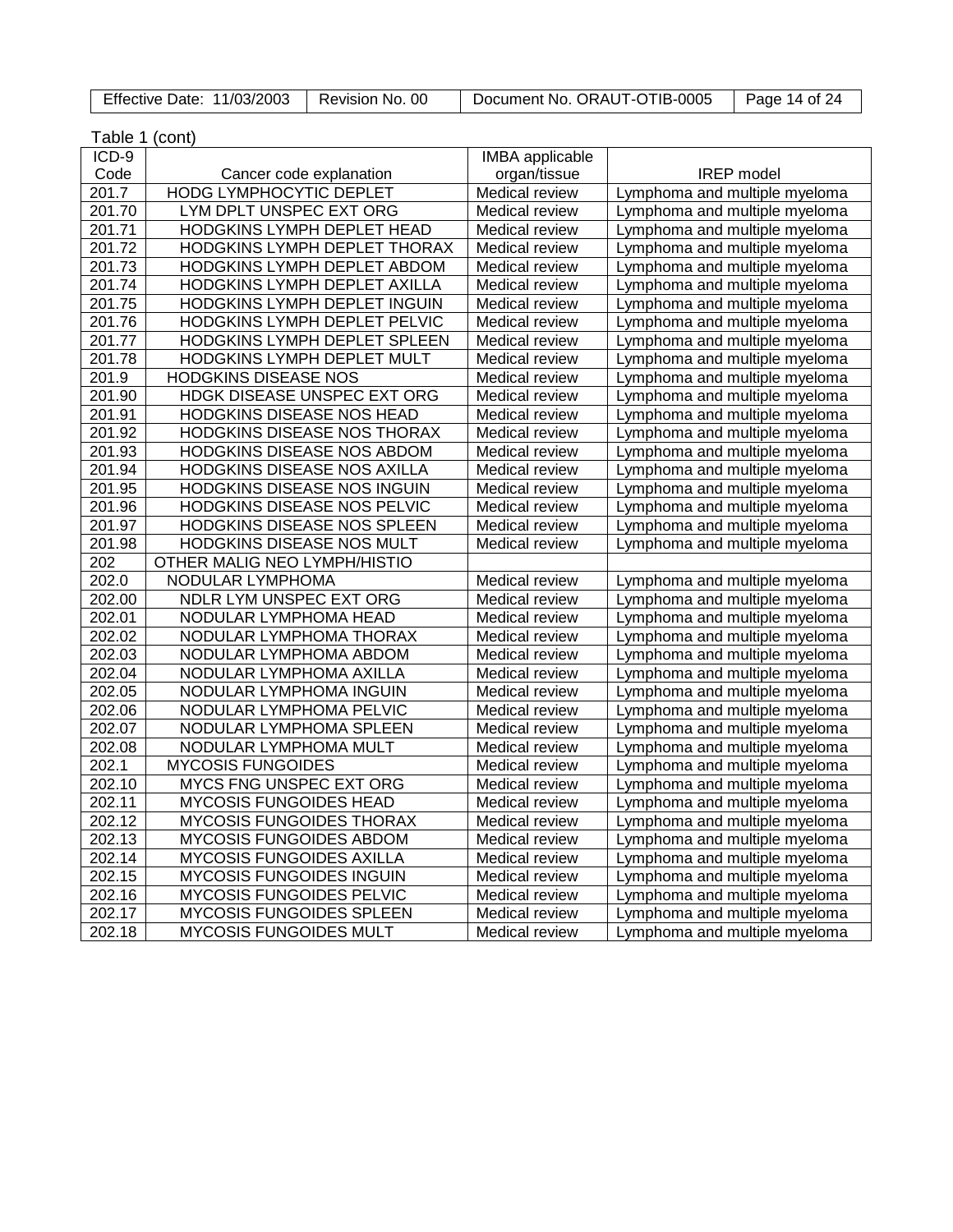| Effective Date: 11/03/2003   Revision No. 00 |  | Document No. ORAUT-OTIB-0005   Page 15 of 24 |  |
|----------------------------------------------|--|----------------------------------------------|--|
|----------------------------------------------|--|----------------------------------------------|--|

| Table 1 (cont)   |                                                              |                                                |                                                                |
|------------------|--------------------------------------------------------------|------------------------------------------------|----------------------------------------------------------------|
| ICD-9            |                                                              | IMBA applicable                                |                                                                |
| Code             | Cancer code explanation                                      | organ/tissue                                   | <b>IREP</b> model                                              |
| 202.2            | <b>SEZARY'S DISEASE</b>                                      | Medical review                                 | Lymphoma and multiple myeloma                                  |
| 202.20           | SZRY DISEASE UNSPEC EXT ORG                                  | Medical review                                 | Lymphoma and multiple myeloma                                  |
| 202.21           | SEZARY'S DISEASE HEAD                                        | Medical review                                 | Lymphoma and multiple myeloma                                  |
| 202.22           | SEZARY'S DISEASE THORAX                                      | Medical review                                 | Lymphoma and multiple myeloma                                  |
| 202.23           | SEZARY'S DISEASE ABDOM                                       | Medical review                                 | Lymphoma and multiple myeloma                                  |
| 202.24           | SEZARY'S DISEASE AXILLA                                      | Medical review                                 | Lymphoma and multiple myeloma                                  |
| 202.25           | SEZARY'S DISEASE INGUIN                                      | Medical review                                 | Lymphoma and multiple myeloma                                  |
| 202.26           | SEZARY'S DISEASE PELVIC                                      | Medical review                                 | Lymphoma and multiple myeloma                                  |
| 202.27           | SEZARY'S DISEASE SPLEEN                                      | <b>Medical review</b>                          | Lymphoma and multiple myeloma                                  |
| 202.28           | SEZARY'S DISEASE MULT                                        | <b>Medical review</b>                          | Lymphoma and multiple myeloma                                  |
| 202.3            | <b>MALIG HISTIOCYTOSIS</b>                                   | <b>Medical review</b>                          | Lymphoma and multiple myeloma                                  |
| 202.30           | MLG HIST UNSPEC EXT ORG                                      | Medical review                                 | Lymphoma and multiple myeloma                                  |
| 202.31           | MALIG HISTIOCYTOSIS HEAD                                     | Medical review                                 | Lymphoma and multiple myeloma                                  |
| 202.32           | <b>MALIG HISTIOCYTOSIS THORAX</b>                            | Medical review                                 | Lymphoma and multiple myeloma                                  |
| 202.33           | MALIG HISTIOCYTOSIS ABDOM                                    | Medical review                                 | Lymphoma and multiple myeloma                                  |
| 202.34           | <b>MALIG HISTIOCYTOSIS AXILLA</b>                            | Medical review                                 | Lymphoma and multiple myeloma                                  |
| 202.35           | <b>MALIG HISTIOCYTOSIS INGUIN</b>                            | Medical review                                 | Lymphoma and multiple myeloma                                  |
| 202.36           | MALIG HISTIOCYTOSIS PELVIC                                   | Medical review                                 | Lymphoma and multiple myeloma                                  |
| 202.37           | <b>MALIG HISTIOCYTOSIS SPLEEN</b>                            | Medical review                                 | Lymphoma and multiple myeloma                                  |
| 202.38           | <b>MALIG HISTIOCYTOSIS MULT</b>                              | <b>Medical review</b>                          | Lymphoma and multiple myeloma                                  |
| 202.4            | LEUKEM RETICULOENDOTHEL                                      | <b>Medical review</b>                          | Lymphoma and multiple myeloma                                  |
| 202.40           | LK RTCTL UNSPEC EXT ORG                                      | <b>Medical review</b>                          |                                                                |
| 202.41           | HAIRY-CELL LEUKEM HEAD                                       |                                                | Lymphoma and multiple myeloma                                  |
| 202.42           | HAIRY-CELL LEUKEM THORAX                                     | <b>Medical review</b><br><b>Medical review</b> | Lymphoma and multiple myeloma<br>Lymphoma and multiple myeloma |
| 202.43           | HAIRY-CELL LEUKEM ABDOM                                      | <b>Medical review</b>                          | Lymphoma and multiple myeloma                                  |
| 202.44           | HAIRY-CELL LEUKEM AXILLA                                     | <b>Medical review</b>                          | Lymphoma and multiple myeloma                                  |
| 202.45           | HAIRY-CELL LEUKEM INGUIN                                     | <b>Medical review</b>                          | Lymphoma and multiple myeloma                                  |
| 202.46           | HAIRY-CELL LEUKEM PELVIC                                     | Medical review                                 | Lymphoma and multiple myeloma                                  |
| 202.47           | HAIRY-CELL LEUKEM SPLEEN                                     | Medical review                                 | Lymphoma and multiple myeloma                                  |
| 202.48           | HAIRY-CELL LEUKEM MULT                                       | Medical review                                 | Lymphoma and multiple myeloma                                  |
| 202.5            | LETTERER-SIWE DISEASE                                        | Medical review                                 |                                                                |
|                  | LTR-SIWE UNSPEC EXT ORG                                      |                                                | Lymphoma and multiple myeloma                                  |
| 202.50           | LETTERER-SIWE DISEASE HEAD                                   | Medical review                                 | Lymphoma and multiple myeloma                                  |
| 202.51<br>202.52 | LETTERER-SIWE DISEASE THORAX                                 | Medical review                                 | Lymphoma and multiple myeloma                                  |
| 202.53           | LETTERER-SIWE DISEASE ABDOM                                  | <b>Medical review</b><br>Medical review        | Lymphoma and multiple myeloma                                  |
|                  |                                                              |                                                | Lymphoma and multiple myeloma                                  |
| 202.54<br>202.55 | LETTERER-SIWE DISEASE AXILLA<br>LETTERER-SIWE DISEASE INGUIN | Medical review                                 | Lymphoma and multiple myeloma                                  |
|                  | LETTERER-SIWE DISEASE PELVIC                                 | Medical review<br>Medical review               | Lymphoma and multiple myeloma<br>Lymphoma and multiple myeloma |
| 202.56<br>202.57 | LETTERER-SIWE DISEASE SPLEEN                                 |                                                |                                                                |
| 202.58           | LETTERER-SIWE DISEASE MULT                                   | Medical review                                 | Lymphoma and multiple myeloma                                  |
|                  | <b>MALIG MAST CELL TUMORS</b>                                | Medical review                                 | Lymphoma and multiple myeloma                                  |
| 202.6            |                                                              | Medical review                                 | Lymphoma and multiple myeloma                                  |
| 202.60           | MALIG MAST UNSPEC EXT ORG                                    | Medical review                                 | Lymphoma and multiple myeloma                                  |
| 202.61           | MALIG MASTOCYTOSIS HEAD<br>MALIG MASTOCYTOSIS THORAX         | Medical review                                 | Lymphoma and multiple myeloma                                  |
| 202.62           |                                                              | Medical review                                 | Lymphoma and multiple myeloma                                  |
| 202.63           | MALIG MASTOCYTOSIS ABDOM<br>MALIG MASTOCYTOSIS AXILLA        | Medical review                                 | Lymphoma and multiple myeloma                                  |
| 202.64           |                                                              | Medical review                                 | Lymphoma and multiple myeloma                                  |
| 202.65           | MALIG MASTOCYTOSIS INGUIN<br>MALIG MASTOCYTOSIS PELVIC       | Medical review                                 | Lymphoma and multiple myeloma                                  |
| 202.66           | MALIG MASTOCYTOSIS SPLEEN                                    | Medical review                                 | Lymphoma and multiple myeloma                                  |
| 202.67           |                                                              | Medical review                                 | Lymphoma and multiple myeloma                                  |
| 202.68           | MALIG MASTOCYTOSIS MULT                                      | Medical review                                 | Lymphoma and multiple myeloma                                  |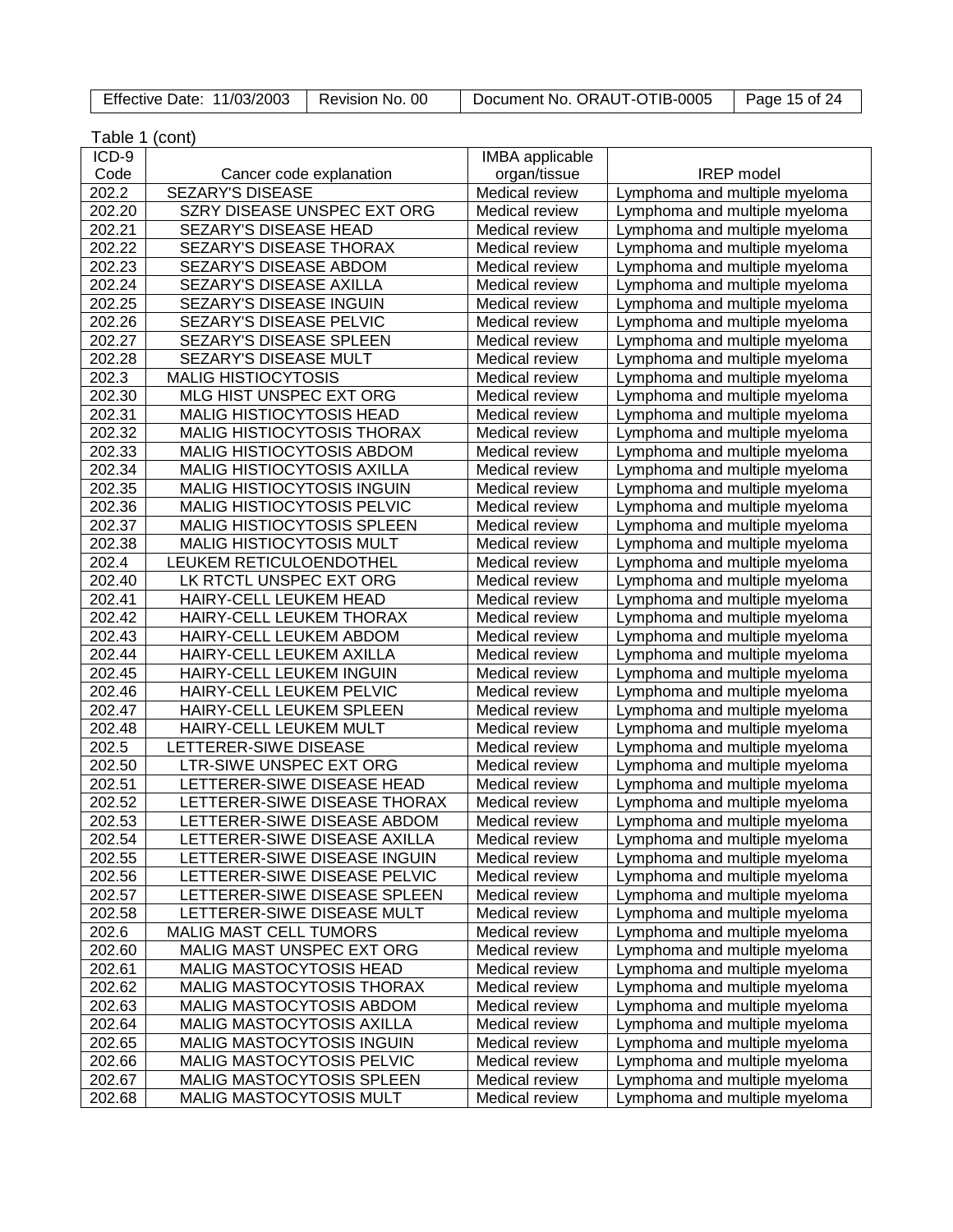| Effective Date: 11/03/2003   Revision No. 00 |  | Document No. ORAUT-OTIB-0005 | $\vert$ Page 16 of 24 |
|----------------------------------------------|--|------------------------------|-----------------------|
|----------------------------------------------|--|------------------------------|-----------------------|

| Table 1 (cont) |                               |                        |                                    |
|----------------|-------------------------------|------------------------|------------------------------------|
| ICD-9          |                               | <b>IMBA</b> applicable |                                    |
| Code           | Cancer code explanation       | organ/tissue           | <b>IREP</b> model                  |
| 202.8          | <b>LYMPHOMAS NEC</b>          | Medical review         | Lymphoma and multiple myeloma      |
| 202.80         | OTHER LYMP UNSPEC EXT ORG     | Medical review         | Lymphoma and multiple myeloma      |
| 202.81         | LYMPHOMAS NEC HEAD            | Medical review         | Lymphoma and multiple myeloma      |
| 202.82         | LYMPHOMAS NEC THORAX          | Medical review         | Lymphoma and multiple myeloma      |
| 202.83         | LYMPHOMAS NEC ABDOM           | Medical review         | Lymphoma and multiple myeloma      |
| 202.84         | <b>LYMPHOMAS NEC AXILLA</b>   | Medical review         | Lymphoma and multiple myeloma      |
| 202.85         | <b>LYMPHOMAS NEC INGUIN</b>   | Medical review         | Lymphoma and multiple myeloma      |
| 202.86         | <b>LYMPHOMAS NEC PELVIC</b>   | Medical review         | Lymphoma and multiple myeloma      |
| 202.87         | <b>LYMPHOMAS NEC SPLEEN</b>   | Medical review         | Lymphoma and multiple myeloma      |
| 202.88         | <b>LYMPHOMAS NEC MULT</b>     | Medical review         | Lymphoma and multiple myeloma      |
| 202.9          | MALIG NEO LYM/HIST TIS NEC    | Medical review         | Lymphoma and multiple myeloma      |
| 202.90         | UNSPEC LYM UNSPEC EXT ORG     | Medical review         | Lymphoma and multiple myeloma      |
| 202.91         | LYMPHOID MALIG NEC HEAD       | Medical review         | Lymphoma and multiple myeloma      |
| 202.92         | LYMPHOID MALIG NEC THORAX     | Medical review         | Lymphoma and multiple myeloma      |
| 202.93         | LYMPHOID MALIG NEC ABDOM      | Medical review         | Lymphoma and multiple myeloma      |
| 202.94         | LYMPHOID MALIG NEC AXILLA     | Medical review         | Lymphoma and multiple myeloma      |
| 202.95         | LYMPHOID MALIG NEC INGUIN     | Medical review         | Lymphoma and multiple myeloma      |
| 202.96         | LYMPHOID MALIG NEC PELVIC     | Medical review         | Lymphoma and multiple myeloma      |
| 202.97         | LYMPHOID MALIG NEC SPLEEN     | Medical review         | Lymphoma and multiple myeloma      |
| 202.98         | LYMPHOID MALIG NEC MULT       | Medical review         | Lymphoma and multiple myeloma      |
| 203            | MULTIPLE MYELOMA ET AL        |                        |                                    |
|                |                               | Red Bone               |                                    |
| 203.0          | MULTIPLE MYELOMA              | Marrow                 | Lymphoma and multiple myeloma      |
|                |                               | Red Bone               |                                    |
| 203.00         | MULT MYELM W/O REMISSION      | Marrow                 | Lymphoma and multiple myeloma      |
|                |                               | Red Bone               |                                    |
| 203.01         | MULT MYELM W/REMISSION        | Marrow                 | Lymphoma and multiple myeloma      |
|                |                               | Red Bone               |                                    |
| 203.1          | PLASMA CELL LEUKEMIA          | Marrow                 | Lymphoma and multiple myeloma      |
|                |                               | Red Bone               |                                    |
| 203.10         | PLSM CELL LEUK W/O REMISSON   | Marrow                 | Lymphoma and multiple myeloma      |
|                |                               | Red Bone               |                                    |
| 203.11         | PLSM CELL LEUK W/REMISS       | Marrow                 | Lymphoma and multiple myeloma      |
| 203.8          | IMMUNOPROLIFERAT NEOPLASM NEC | Medical review         | Lymphoma and multiple myeloma      |
| 203.80         | OTHER IMNPRFL NPL W/O REMISS  | Medical review         | Lymphoma and multiple myeloma      |
| 203.81         | OTHER IMNPRFL NPL W/REMISS    | Medical review         | Lymphoma and multiple myeloma      |
| 204            | <b>LYMPHOID LEUKEMIA</b>      |                        |                                    |
| 204.0          | ACUTE LYMPHOID LEUKEMIA       | Medical review         | Acute lymphoid leukemia            |
| 204.00         | ACT LYM LEUK W/O REMISS       | Medical review         | Acute lymphoid leukemia            |
| 204.01         | <b>ACT LYM LEUK W/REMISS</b>  | Medical review         | Acute lymphoid leukemia            |
|                |                               |                        | 42 CFR 81.30 states this cancer is |
|                |                               |                        | non-radiogenic for the purposes of |
|                |                               |                        | EEOICPA and assigns zero           |
| 204.1          | CHRONIC LYMPHOID LEUKEMIA     | <b>NA</b>              | probability of causation.          |
|                |                               |                        | 42 CFR 81.30 states this cancer is |
|                |                               |                        | non-radiogenic for the purposes of |
|                | CHRONIC LYM LEUK W/O          |                        | EEOICPA and assigns zero           |
| 204.10         | <b>REMISSION</b>              | <b>NA</b>              | probability of causation.          |
|                |                               |                        | 42 CFR 81.30 states this cancer is |
|                |                               |                        | non-radiogenic for the purposes of |
|                |                               |                        | EEOICPA and assigns zero           |
| 204.11         | CHRONIC LYM LEUK W/REMISSION  | <b>NA</b>              | probability of causation.          |
|                |                               |                        |                                    |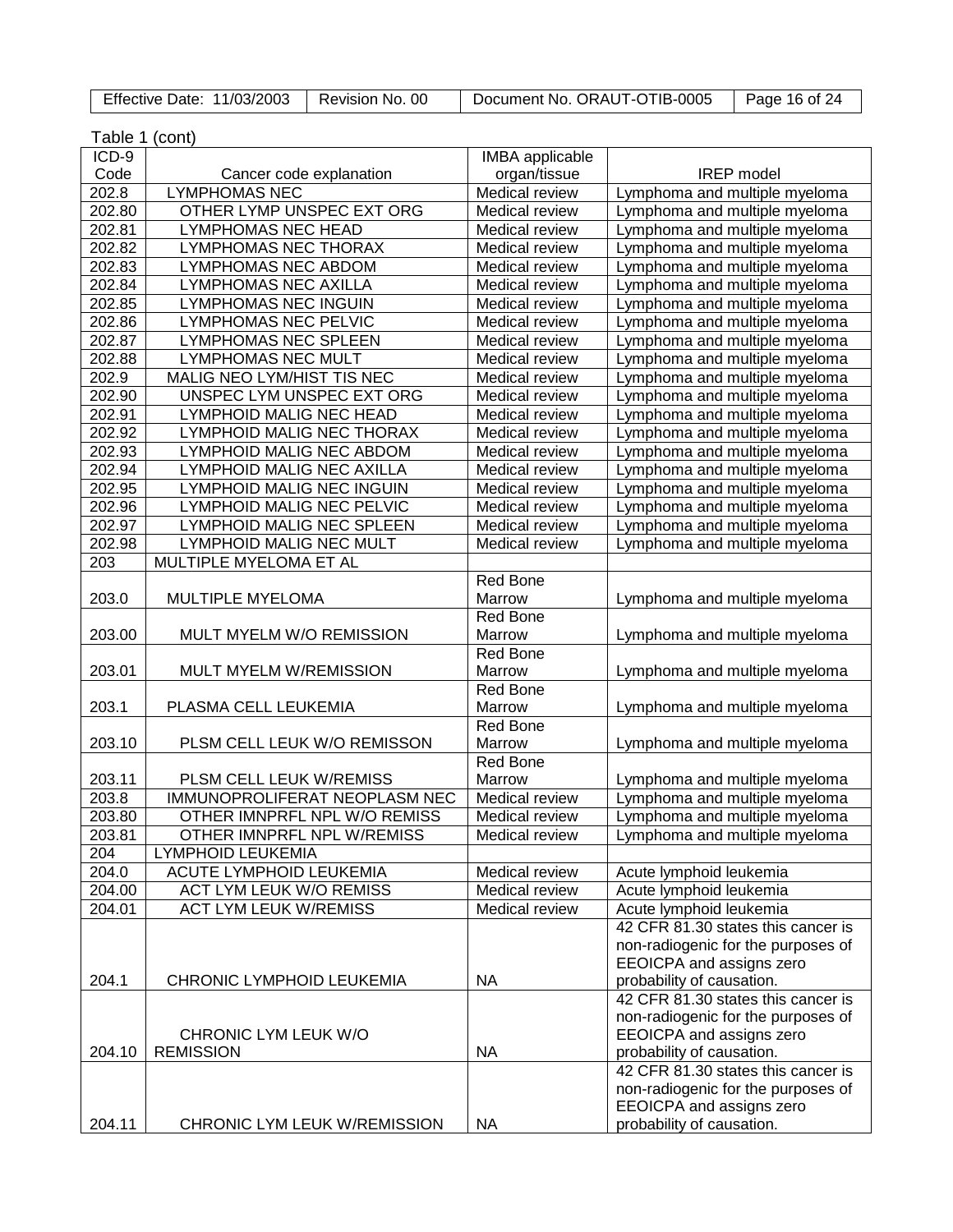| <b>Effective Date: 11/03/2003</b> | Revision No. 00 | Document No. ORAUT-OTIB-0005 | Page 17 of 24 |
|-----------------------------------|-----------------|------------------------------|---------------|
|-----------------------------------|-----------------|------------------------------|---------------|

| Table 1 (cont) |  |
|----------------|--|
|----------------|--|

| ICD-9  |                                  | IMBA applicable        |                          |
|--------|----------------------------------|------------------------|--------------------------|
| Code   | Cancer code explanation          | organ/tissue           | <b>IREP</b> model        |
| 204.2  | SUBACUTE LYMPHOID LEUKEMIA       | Medical review         | Leukemia, less CLL       |
| 204.20 | SBAC LYM LEUK W/O REMISS         | Medical review         | Leukemia, less CLL       |
| 204.21 | <b>SBAC LYM LEUK W/REMISS</b>    | Medical review         | Leukemia, less CLL       |
| 204.8  | <b>LYMPHOID LEUKEMIA NEC</b>     | Medical review         | Leukemia, less CLL       |
| 204.80 | OTHER LYM LEUK W/O REMISS        | Medical review         | Leukemia, less CLL       |
| 204.81 | OTHER LYM LEUK W/REMISS          | Medical review         | Leukemia, less CLL       |
| 204.9  | <b>LYMPHOID LEUKEMIA NOS</b>     | Medical review         | Acute lymphoid leukemia  |
| 204.90 | UNS LYM LEUK W/O REMISS          | Medical review         | Acute lymphoid leukemia  |
| 204.91 | UNS LYM LEUK W/REMISS            | Medical review         | Acute lymphoid leukemia  |
| 205    | <b>MYELOID LEUKEMIA</b>          |                        |                          |
|        |                                  |                        | Leukemia, less CLL AND   |
| 205.0  | <b>ACUTE MYELOID LEUKEMIA</b>    | Red Bone Marrow        | Acute myeloid leukemia   |
|        |                                  |                        | Leukemia, less CLL AND   |
| 205.00 | <b>ACT MYL LEUK W/O REMISS</b>   | Red Bone Marrow        | Acute myeloid leukemia   |
|        |                                  |                        | Leukemia, less CLL AND   |
| 205.01 | <b>ACT MYL LEUK W/REMISS</b>     | Red Bone Marrow        | Acute myeloid leukemia   |
|        |                                  |                        | Leukemia, less CLL AND   |
| 205.1  | CHRONIC MYELOID LEUKEMIA         | Red Bone Marrow        | Chronic myeloid leukemia |
|        |                                  |                        | Leukemia, less CLL AND   |
| 205.10 | CHRONIC MYL LEUK W/O REMISS      | <b>Red Bone Marrow</b> | Chronic myeloid leukemia |
|        |                                  |                        | Leukemia, less CLL AND   |
| 205.11 | <b>CHRONIC MYL LEUK W/REMISS</b> | Red Bone Marrow        | Chronic myeloid leukemia |
| 205.2  | SUBACUT MYELOID LEUKEMIA         | Red Bone Marrow        | Leukemia, less CLL       |
| 205.20 | SBAC MYL LEUK W/O REMISS         | Red Bone Marrow        | Leukemia, less CLL       |
| 205.21 | <b>SBAC MYL LEUK W/REMISS</b>    | <b>Red Bone Marrow</b> | Leukemia, less CLL       |
| 205.3  | <b>MYELOID SARCOMA</b>           | <b>Red Bone Marrow</b> | Leukemia, less CLL       |
| 205.30 | MYL SRCOMA W/O REMISS            | <b>Red Bone Marrow</b> | Leukemia, less CLL       |
| 205.31 | <b>MYL SRCOMA W/REMISS</b>       | <b>Red Bone Marrow</b> | Leukemia, less CLL       |
| 205.8  | <b>MYELOID LEUKEMIA NEC</b>      | <b>Red Bone Marrow</b> | Leukemia, less CLL       |
| 205.80 | OTHER MYL LEUK W/O REMISS        | Red Bone Marrow        | Leukemia, less CLL       |
| 205.81 | OTHER MYL LEUK W/REMISS          | Red Bone Marrow        | Leukemia, less CLL       |
|        |                                  |                        | Leukemia, less CLL AND   |
| 205.9  | <b>MYELOID LEUKEMIA NOS</b>      | Red Bone Marrow        | Acute myeloid leukemia   |
|        |                                  |                        | Leukemia, less CLL AND   |
| 205.90 | UNS MYL LEUK W/O REMISS          | Red Bone Marrow        | Acute myeloid leukemia   |
|        |                                  |                        | Leukemia, less CLL AND   |
| 205.91 | UNS MYL LEUK W/REMISS            | <b>Red Bone Marrow</b> | Acute myeloid leukemia   |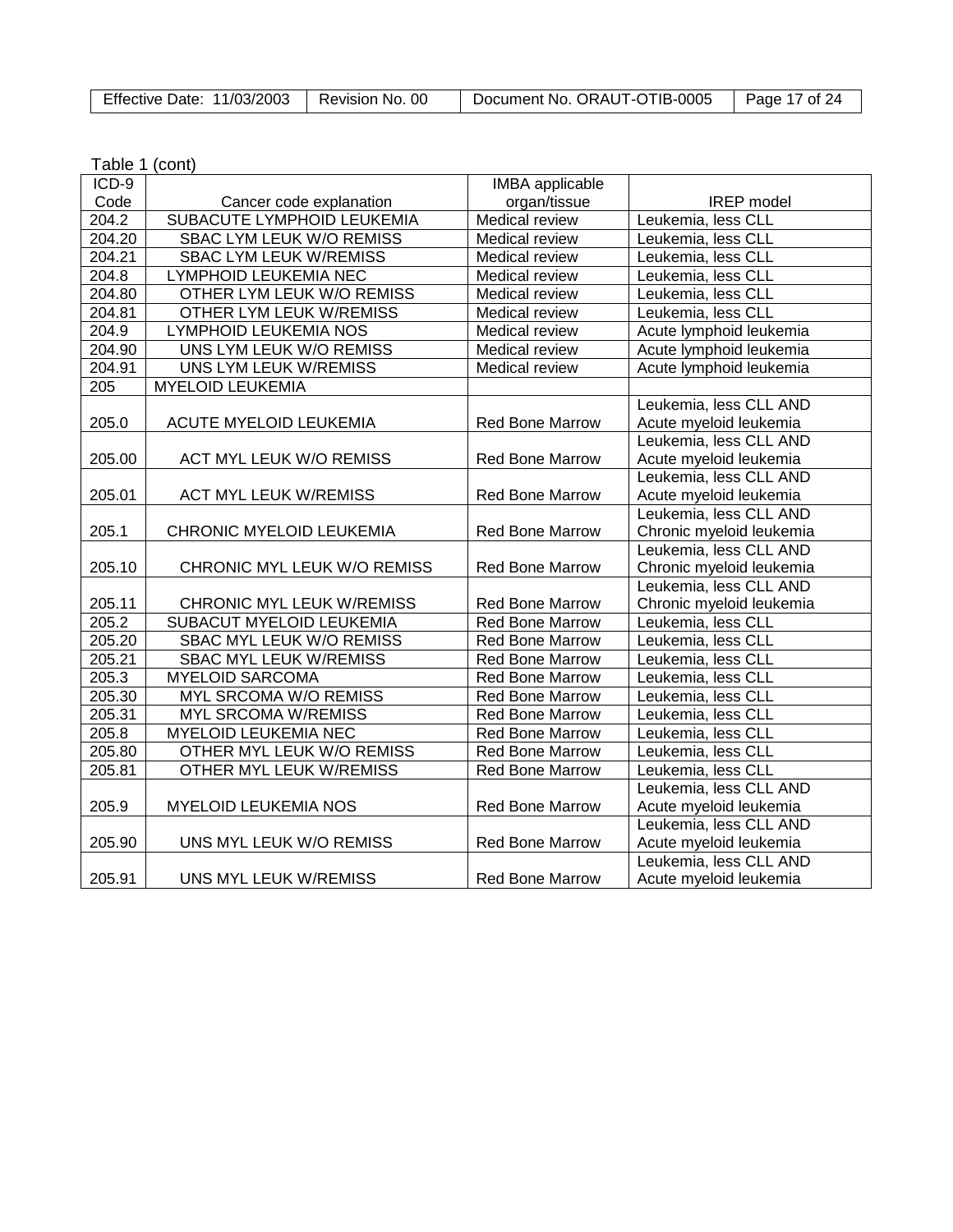| Effective Date: 11/03/2003 | Revision No. 00 | Document No. ORAUT-OTIB-0005 | Page 18 of 24 |
|----------------------------|-----------------|------------------------------|---------------|

| $ICD-9$ |                                   | <b>IMBA</b> applicable |                    |
|---------|-----------------------------------|------------------------|--------------------|
| Code    | Cancer code explanation           | organ/tissue           | <b>IREP</b> model  |
| 206     | MONOCYTIC LEUKEMIA                |                        |                    |
| 206.0   | ACUTE MONOCYTIC LEUKEMIA          | <b>Red Bone Marrow</b> | Leukemia, less CLL |
| 206.00  | <b>ACT MONO LEUK W/O REMISS</b>   | <b>Red Bone Marrow</b> | Leukemia, less CLL |
| 206.01  | <b>ACT MONO LEUK W/REMISS</b>     | <b>Red Bone Marrow</b> | Leukemia, less CLL |
| 206.1   | CHRONIC MONOCYTIC LEUKEMIA        | <b>Red Bone Marrow</b> | Leukemia, less CLL |
| 206.10  | CHRONIC MONO LEUK W/O REMISS      | <b>Red Bone Marrow</b> | Leukemia, less CLL |
| 206.11  | CHRONIC MONO LEUK W/REMISS        | <b>Red Bone Marrow</b> | Leukemia, less CLL |
| 206.2   | SUBAC MONOCYTIC LEUKEMIA          | <b>Red Bone Marrow</b> | Leukemia, less CLL |
| 206.20  | SBACUTE MONO LEUK W/O REMISS      | <b>Red Bone Marrow</b> | Leukemia, less CLL |
| 206.21  | SBACUTE MONO LEUK W/REMISS        | <b>Red Bone Marrow</b> | Leukemia, less CLL |
| 206.8   | MONOCYTIC LEUKEMIA NEC            | <b>Red Bone Marrow</b> | Leukemia, less CLL |
| 206.80  | OTHER MONO LEUK W/O REMISS        | <b>Red Bone Marrow</b> | Leukemia, less CLL |
| 206.81  | OTHER MONO LEUK W/REMISS          | <b>Red Bone Marrow</b> | Leukemia, less CLL |
| 206.9   | MONOCYTIC LEUKEMIA NOS            | Red Bone Marrow        | Leukemia, less CLL |
| 206.90  | UNS MONO LEUK W/O REMISS          | <b>Red Bone Marrow</b> | Leukemia, less CLL |
| 206.91  | UNS MONO LEUK W/REMISS            | <b>Red Bone Marrow</b> | Leukemia, less CLL |
| 207     | OTHER SPECIFIED LEUKEMIA          |                        |                    |
| 207.0   | <b>ACUTE ERYTHREMIA</b>           | <b>Red Bone Marrow</b> | Leukemia, less CLL |
| 207.00  | <b>ACT ERTH/ERYLK W/O REMISS</b>  | <b>Red Bone Marrow</b> | Leukemia, less CLL |
| 207.01  | <b>ACT ERTH/ERYLK W/REMISS</b>    | <b>Red Bone Marrow</b> | Leukemia, less CLL |
| 207.1   | <b>CHRONIC ERYTHREMIA</b>         | <b>Red Bone Marrow</b> | Leukemia, less CLL |
| 207.10  | CHRONIC ERYTHRM W/O REMISION      | <b>Red Bone Marrow</b> | Leukemia, less CLL |
| 207.11  | <b>CHRONIC ERYTHRM W/REMISION</b> | <b>Red Bone Marrow</b> | Leukemia, less CLL |
| 207.2   | MEGAKARYOCYTIC LEUKEMIA           | <b>Red Bone Marrow</b> | Leukemia, less CLL |
| 207.20  | MGKRYCYT LEUK W/O REMISS          | <b>Red Bone Marrow</b> | Leukemia, less CLL |
| 207.21  | <b>MGKRYCYT LEUK W/REMISS</b>     | <b>Red Bone Marrow</b> | Leukemia, less CLL |
| 207.8   | SPECIFIED LEUKEMIA NEC            | <b>Red Bone Marrow</b> | Leukemia, less CLL |
| 207.80  | OTHER SPF LEUK W/O REMISS         | <b>Red Bone Marrow</b> | Leukemia, less CLL |
| 207.81  | OTHER SPF LEUK W/REMSION          | <b>Red Bone Marrow</b> | Leukemia, less CLL |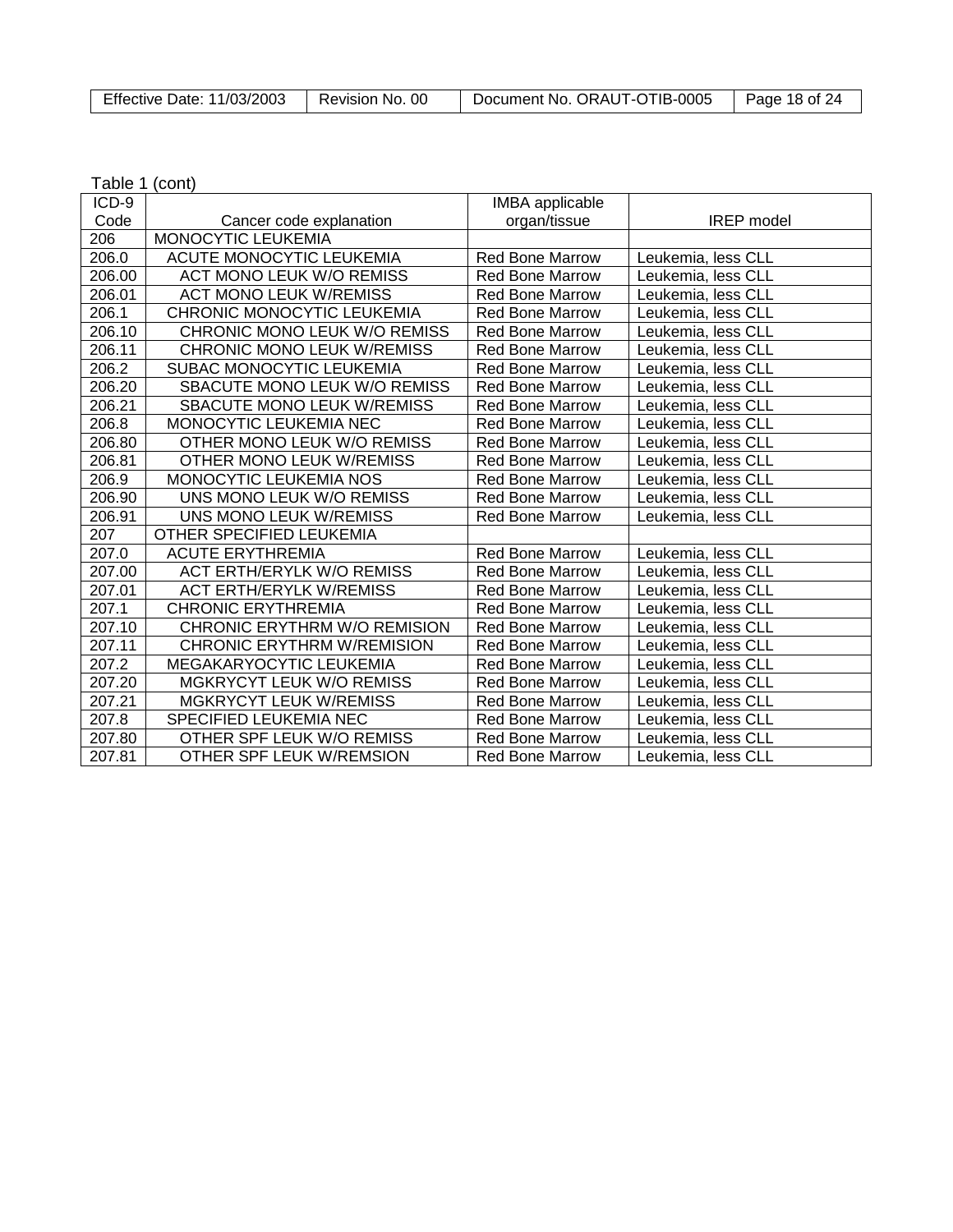|--|

| ICD-9  |                                 | <b>IMBA</b> applicable |                                                    |
|--------|---------------------------------|------------------------|----------------------------------------------------|
| Code   | Cancer code explanation         | organ/tissue           | <b>IREP</b> model                                  |
| 208    | LEUKEMIA-UNSPECIF CELL          |                        |                                                    |
|        |                                 |                        | Leukemia, less CLL AND                             |
|        |                                 |                        | Acute lymphoid leukemia AND                        |
| 208.0  | ACT LEUK UNS CL W/O REMISS      | <b>Red Bone Marrow</b> | Acute myeloid leukemia                             |
|        |                                 |                        | Leukemia, less CLL AND                             |
|        |                                 |                        | Acute lymphoid leukemia AND                        |
| 208.00 | ACT LEUK UNS CL W/O REMISS      | Red Bone Marrow        | Acute myeloid leukemia                             |
|        |                                 |                        | Leukemia, less CLL AND                             |
|        |                                 |                        | Acute lymphoid leukemia AND                        |
| 208.01 | <b>ACT LEUK UNS CL W/REMISS</b> | <b>Red Bone Marrow</b> | Acute myeloid leukemia                             |
|        |                                 |                        | Leukemia, less CLL AND                             |
| 208.1  | <b>CHRONIC LEUKEMIA NOS</b>     | <b>Red Bone Marrow</b> | Chronic myeloid leukemia                           |
|        |                                 |                        | Leukemia, less CLL AND                             |
| 208.10 | CHRONIC LEUK UNS CL W/O REMISS  | <b>Red Bone Marrow</b> | Chronic myeloid leukemia                           |
|        |                                 |                        | Leukemia, less CLL AND                             |
| 208.11 | CHRONIC LEUK UNS CL W/REMISS    | <b>Red Bone Marrow</b> | Chronic myeloid leukemia                           |
| 208.2  | SUBACUTE LEUKEMIA NOS           | <b>Red Bone Marrow</b> | Leukemia, less CLL                                 |
|        | SUBACUTE LEUKEMIA UNS CL        |                        |                                                    |
| 208.21 | <b>W/REMISSION</b>              | <b>Red Bone Marrow</b> | Leukemia, less CLL                                 |
| 208.8  | LEUKEMIA-UNSPEC CELL NEC        | Red Bone Marrow        | Leukemia, less CLL                                 |
| 208.80 | OTHER LEUK UNS CL W/O REMISSION | <b>Red Bone Marrow</b> | Leukemia, less CLL                                 |
| 208.81 | OTHER LEUK UNS CL W/REMISSION   | <b>Red Bone Marrow</b> | Leukemia, less CLL                                 |
|        |                                 |                        | Leukemia, less CLL AND                             |
|        |                                 |                        | Acute lymphoid leukemia AND                        |
|        |                                 |                        | Acute myeloid leukemia AND                         |
| 208.9  | LEUKEMIA-UNSPEC CELL NOS        | <b>Red Bone Marrow</b> | Chronic myeloid leukemia                           |
|        |                                 |                        | Leukemia, less CLL AND                             |
|        |                                 |                        | Acute lymphoid leukemia AND                        |
| 208.90 | OTHER LEUK NOS W/O REMISSION    | <b>Red Bone Marrow</b> | Acute myeloid leukemia AND                         |
|        |                                 |                        | Chronic myeloid leukemia<br>Leukemia, less CLL AND |
|        |                                 |                        | Acute lymphoid leukemia AND                        |
|        |                                 |                        | Acute myeloid leukemia AND                         |
| 208.91 | OTHER LEUK NOS W/REMISSION      | <b>Red Bone Marrow</b> | Chronic myeloid leukemia                           |
| 230    | CA IN SITU DIGESTIVE ORG        |                        |                                                    |
|        |                                 | Highest non-met        |                                                    |
| 230.0  | CA IN SITU ORAL CAV/PHAR        | organ/tissue           | Oral cav. and pharynx                              |
| 230.1  | CA IN SITU ESOPHAGUS            | Esophagus              | Esophagus                                          |
| 230.2  | CA IN SITU STOMACH              | Stomach                | Stomach                                            |
| 230.3  | <b>CA IN SITU COLON</b>         | Colon                  | Colon                                              |
| 230.4  | CA IN SITU RECTUM               | LЦ                     | Rectum                                             |
| 230.5  | CA IN SITU ANAL CANAL           | LЦ                     | Rectum                                             |
| 230.6  | CA IN SITU ANUS NOS             | LLI                    | Rectum                                             |
| 230.7  | CA IN SITU BOWEL NEC/NOS        | Colon                  | All digestive                                      |
| 230.8  | CA IN SITU LIVER/BILIARY        | Liver                  | Liver                                              |
|        |                                 | Highest non-met        |                                                    |
| 230.9  | CA IN SITU GI NEC/NOS           | organ/tissue           | All digestive                                      |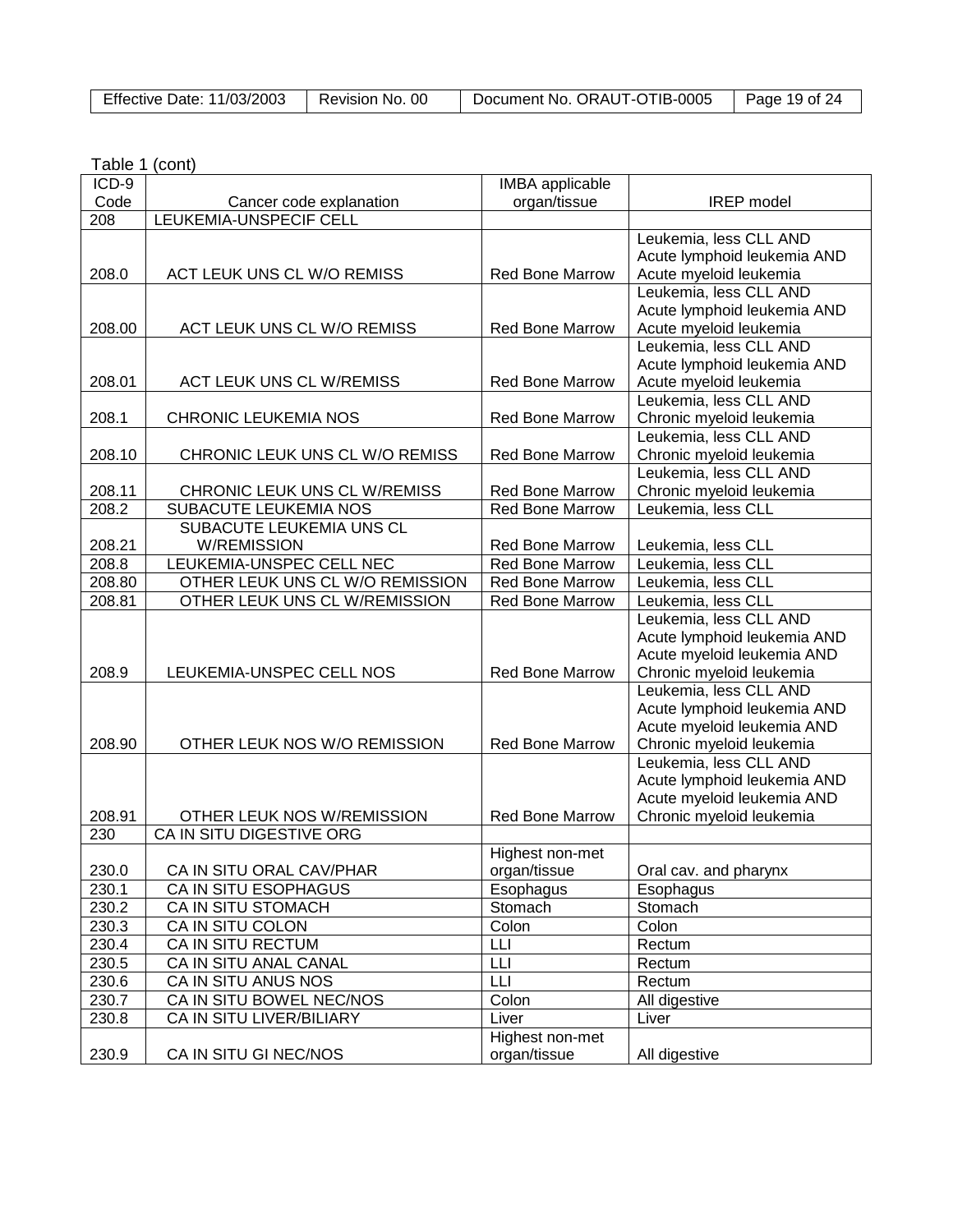| Effective Date: 11/03/2003 | Revision No. 00 | Document No. ORAUT-OTIB-0005 | Page 20 of 24 |
|----------------------------|-----------------|------------------------------|---------------|
|----------------------------|-----------------|------------------------------|---------------|

| Table 1 (cont) |  |
|----------------|--|
|----------------|--|

| ICD-9 |                          | <b>IMBA</b> applicable |                                                           |
|-------|--------------------------|------------------------|-----------------------------------------------------------|
| Code  | Cancer code explanation  | organ/tissue           | <b>IREP</b> model                                         |
| 231   | CA IN SITU RESPIRATORY   |                        |                                                           |
| 231.0 | CA IN SITU LARYNX        | ET <sub>2</sub>        | Other respiratory                                         |
| 231.1 | CA IN SITU TRACHEA       | $\overline{BB}$        | Lung                                                      |
| 231.2 | CA IN SITU BRONCHUS/LUNG | Lung                   | Lung                                                      |
| 231.8 | CA IN SITU RESP SYS NEC  | Lung                   | Other respiratory                                         |
| 231.9 | CA IN SITU RESP SYS NOS  | Lung                   | Other respiratory                                         |
| 232   | CARCINOMA IN SITU SKIN   |                        |                                                           |
| 232.0 | CA IN SITU SKIN LIP      | Skin                   | Malignant melanoma AND<br>Non-melanoma skin-Squamous cell |
| 232.1 | CA IN SITU EYELID        | Skin                   | Malignant melanoma AND<br>Non-melanoma skin-Squamous cell |
| 232.2 | CA IN SITU SKIN EAR      | Skin                   | Malignant melanoma AND<br>Non-melanoma skin-Squamous cell |
| 232.3 | CA IN SITU SKIN FACE NEC | Skin                   | Malignant melanoma AND<br>Non-melanoma skin-Squamous cell |
|       |                          |                        | Malignant melanoma AND                                    |
| 232.4 | CA IN SITU SCALP         | Skin                   | Non-melanoma skin-Squamous cell                           |
|       |                          |                        | Malignant melanoma AND                                    |
| 232.5 | CA IN SITU SKIN TRUNK    | Skin                   | Non-melanoma skin-Squamous cell                           |
|       |                          |                        | Malignant melanoma AND                                    |
| 232.6 | CA IN SITU SKIN ARM      | Skin                   | Non-melanoma skin-Squamous cell                           |
|       |                          |                        | Malignant melanoma AND                                    |
| 232.7 | CA IN SITU SKIN LEG      | Skin                   | Non-melanoma skin-Squamous cell                           |
|       |                          |                        | Malignant melanoma AND                                    |
| 232.8 | CA IN SITU SKIN NEC      | Skin                   | Non-melanoma skin-Squamous cell                           |
|       |                          |                        | Malignant melanoma AND                                    |
| 232.9 | CA IN SITU SKIN NOS      | Skin                   | Non-melanoma skin-Squamous cell                           |
| 233   | CA IN SITU BREAST/GU     |                        |                                                           |
| 233.0 | CA IN SITU BREAST        | <b>Breast</b>          | <b>Breast</b>                                             |
| 233.1 | CA IN SITU CERVIX UTERI  | <b>Uterus</b>          | Female genitalia less ovary                               |
| 233.2 | CA IN SITU UTERUS NEC    | <b>Uterus</b>          | Female genitalia less ovary                               |
|       |                          |                        | Female genitalia less ovary AND                           |
| 233.3 | CA IN SITU FEM GEN NEC   | <b>Uterus</b>          | Ovary                                                     |
|       |                          | Highest non-met        |                                                           |
| 233.4 | CA IN SITU PROSTATE      | organ/tissue           | All male genitalia                                        |
| 233.5 | CA IN SITU PENIS         | <b>Testes</b>          | All male genitalia                                        |
| 233.6 | CA IN SITU MALE GEN NEC  | Testes                 | All male genitalia                                        |
| 233.7 | CA IN SITU BLADDER       | <b>Bladder</b>         | <b>Bladder</b>                                            |
| 233.9 | CA IN SITU URINARY NEC   | Medical review         | Urinary organs less bladder                               |
| 234   | CA IN SITU NEC/NOS       |                        |                                                           |
| 234.0 | CA IN SITU EYE           | <b>Brain</b>           |                                                           |
|       |                          | Highest non-met        | Eye                                                       |
| 234.8 | CA IN SITU NEC           | organ/tissue           | Other and ill-defined sites                               |
|       |                          | Highest non-met        |                                                           |
|       | CA IN SITU NOS           |                        |                                                           |
| 234.9 |                          | organ/tissue           | Other and ill-defined sites                               |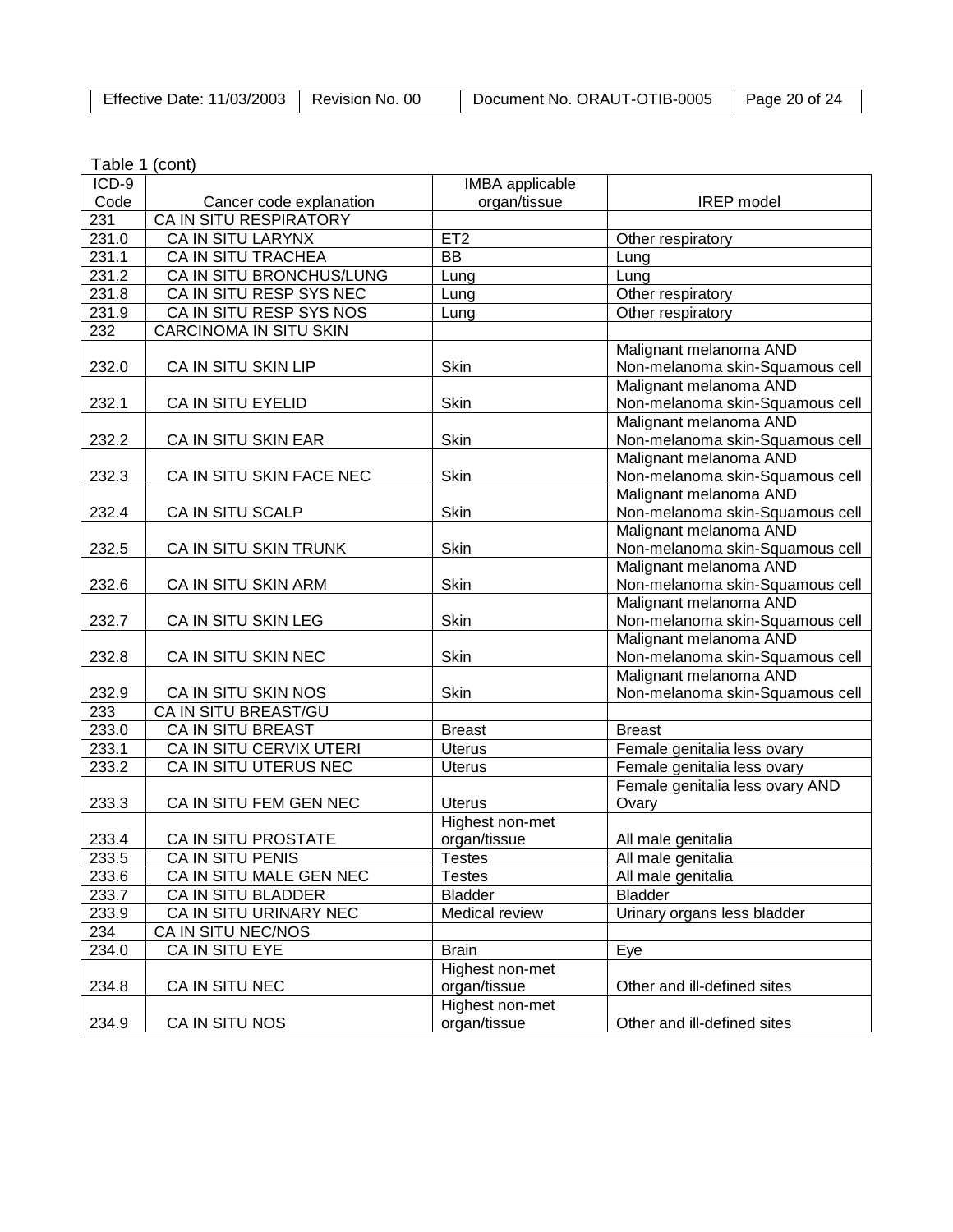| Effective Date: 11/03/2003 | Revision No. 00 | Document No. ORAUT-OTIB-0005 | $\vert$ Page 21 of 24 |
|----------------------------|-----------------|------------------------------|-----------------------|
|----------------------------|-----------------|------------------------------|-----------------------|

| ICD-9  |                                    | <b>IMBA</b> applicable |                              |
|--------|------------------------------------|------------------------|------------------------------|
| Code   | Cancer code explanation            | organ/tissue           | <b>IREP</b> model            |
| 235    | UNCERT BEHAV NEOPLASM GI/RESP      |                        |                              |
|        |                                    | Highest non-met        |                              |
| 235.0  | UNCERT BEHAV NEOPLASM SALIVARY     | organ/tissue           | Oral cav. and pharynx        |
|        |                                    | Highest non-met        |                              |
| 235.1  | UNCERT BEHAV NEOPLASM ORAL/PHAR    | organ/tissue           | Oral cav. and pharynx        |
|        | UNCERT BEHAV NEOPLASM INTESTINE    |                        |                              |
| 235.2  | (stomach)                          | Stomach                | Stomach                      |
|        | UNCERT BEHAV NEOPLASM INTESTINE    |                        |                              |
| 235.2  | (colon)                            | Colon                  | Colon                        |
|        | UNCERT BEHAV NEOPLASM INTESTINE    |                        |                              |
| 235.2  | (rectum)                           | LLI                    | Rectum                       |
| 235.3  | UNCERT BEHAV NEOPLASM LIVER        | Liver                  | Liver                        |
|        |                                    | Highest non-met        |                              |
| 235.4  | UNCERT BEHAV NEOPLASM PERITONEUM   | organ/tissue           | All digestive                |
| 235.5  | UNCERT BEHAV NEOPLASM GI NEC       | Colon                  | All digestive                |
| 235.6  | UNCERT BEHAV NEOPLASM LARYNX       | ET <sub>2</sub>        | Other respiratory            |
| 235.7  | UNCERT BEHAV NEOPLASM LUNG         | Lung                   | Lung                         |
| 235.8  | UNCERT BEHAV NEOPLASM PLEURA       | Lung                   | Other respiratory            |
| 235.9  | UNCERT BEHAV NEOPLASM RESP NEC     | Lung                   | Other respiratory            |
| 236    | UNCERT BEHAV NEOPLASM GU           |                        |                              |
| 236.0  | UNCERT BEHAV NEOPLASM UTERUS       | <b>Uterus</b>          |                              |
| 236.1  |                                    | <b>Uterus</b>          | Female genitalia, less ovary |
|        | UNCERT BEHAV NEOPLASM PLACENTA     |                        | Female genitalia, less ovary |
| 236.2  | UNCERT BEHAV NEOPLASM OVARY        | Ovaries                | Ovary                        |
| 236.3  | UNCERT BEHAV NEOPLASM FEMALE NEC   | Medical review         | Female genitalia, less ovary |
| 236.4  | UNCERT BEHAV NEOPLASM TESTIS       | <b>Testes</b>          | All male genitalia           |
|        |                                    | Highest non-met        |                              |
| 236.5  | UNCERT BEHAV NEOPLASM PROSTATE     | organ/tissue           | All male genitalia           |
| 236.6  | UNCERT BEHAV NEOPLASM MALE NEC     | <b>Testes</b>          | All male genitalia           |
| 236.7  | UNCERT BEHAV NEOPLASM BLADDER      | <b>Bladder</b>         | <b>Bladder</b>               |
| 236.9  | UNCERT BEHAV NEOPLASM OTHER URINAR | Medical review         | Urinary organs less bladder  |
| 236.90 | UNCERT BEHAV NEOPLASM URINAR NOS   | Medical review         | Urinary organs less bladder  |
| 236.91 | UNCERT BEHAV NEOPLASM KIDNEY       | Medical review         | Urinary organs less bladder  |
| 236.99 | UNCERT BEHAV NEOPLASM URINAR NEC   | Medical review         | Urinary organs less bladder  |
| 237    | UNCER NEOPLASM ENDOCRINE/NERV      |                        |                              |
| 237.0  | UNCERT BEHAV NEOPLASM PITUITARY    | <b>Brain</b>           | Thyroid                      |
| 237.1  | UNCERT BEHAV NEOPLASM PINEAL       | <b>Brain</b>           | Thyroid                      |
| 237.2  | UNCERT BEHAV NEOPLASM ADRENAL      | Adrenal                | Urinary organs less bladder  |
| 237.3  | UNCERT BEHAV NEOPLASM PARAGANG     | <b>Brain</b>           | Nervous system               |
| 237.4  | UNCER NEOPLASM ENDOCRINE NEC       | Medical review         | Thyroid                      |
| 237.5  | UNCERT BEH NEOPLASM BRAIN/SPINAL   | <b>Brain</b>           | Nervous system               |
| 237.6  | UNCERT BEHAV NEOPLASM MENINGES     | <b>Brain</b>           | Nervous system               |
| 237.7  | <b>NEUROFIBROMATOSIS</b>           | Medical review         | Nervous system               |
| 237.70 | NEUROFIBROMATOSIS NOS              | Medical review         | Nervous system               |
| 237.71 | NEUROFIBROMATOSIS TYPE I           | Medical review         | Nervous system               |
| 237.72 | NEUROFIBROMATOSIS TYP II           | Medical review         | Nervous system               |
| 237.9  | UNCERT BEH NEOPLASM NERV SYS NEC   | Medical review         | Nervous system               |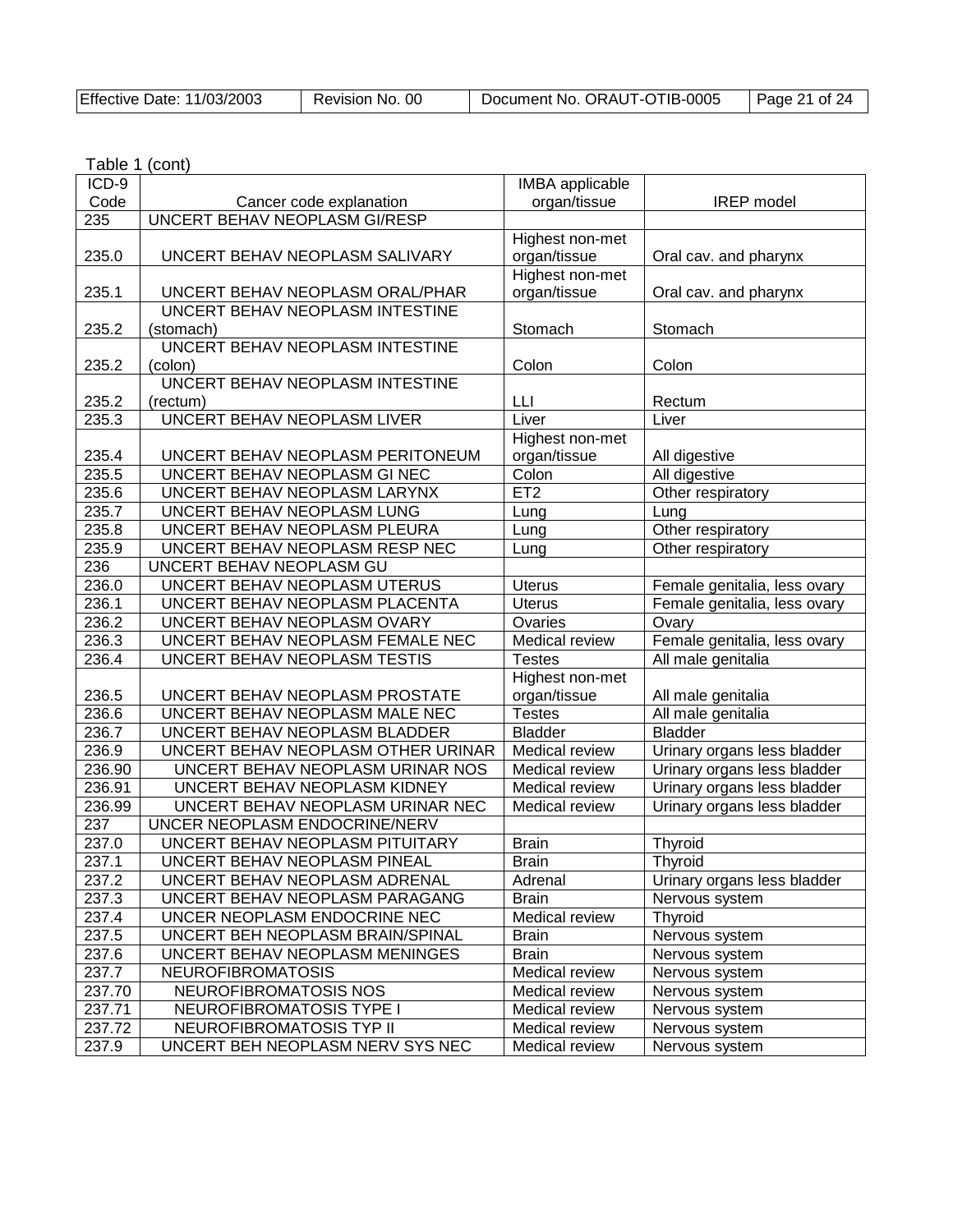| Document No. ORAUT-OTIB-0005 | Page 22 of 24 |
|------------------------------|---------------|
|                              |               |

| ICD-9 |                                      | <b>IMBA</b> applicable |                                 |
|-------|--------------------------------------|------------------------|---------------------------------|
| Code  | Cancer code explanation              | organ/tissue           | <b>IREP</b> model               |
| 238   | UNCERT BEHAV NEOPLASM NEC/NOS        |                        |                                 |
| 238.0 | UNCERT BEHAV NEOPLASM BONE           | Medical review         | <b>Bone</b>                     |
|       | UNCERT BEHAV NEOPLASM SOFT           |                        |                                 |
| 238.1 | <b>TISSU</b>                         | Medical review         | <b>Connective Tissue</b>        |
|       |                                      |                        | Malignant melanoma AND          |
| 238.2 | UNCERT BEHAV NEOPLASM SKIN           | Medical review         | non-melanoma skin-Basal cell    |
| 238.3 | UNCERT BEHAV NEOPLASM BREAST         | Medical review         | <b>Breast</b>                   |
|       |                                      | <b>Red Bone</b>        |                                 |
| 238.4 | <b>POLYCYTHEMIA</b>                  | Marrow                 | <b>Bone</b>                     |
|       |                                      | Red Bone               |                                 |
| 238.5 | <b>MASTOCYTOMA NOS</b>               | Marrow                 | Lymphoma and multiple myeloma   |
|       |                                      | Red Bone               |                                 |
| 238.6 | PLASMACYTOMA NOS                     | Marrow                 | Lymphoma and multiple myeloma   |
|       |                                      | <b>Red Bone</b>        |                                 |
| 238.7 | LYMPHOPROLIFERAT DISEASE NOS         | Marrow                 | Lymphoma and multiple myeloma   |
| 238.8 | UNCERT BEHAVIOR NEOPLASM NEC         | Medical review         | Other and ill-defined sites     |
| 238.9 | UNCERT BEHAVIOR NEOPLASM NOS         | Medical review         | Other and ill-defined sites     |
| 239   | UNSPECIFIED NEOPLASM                 |                        |                                 |
| 239.0 | DIGESTIVE NEOPLASM NOS               | Medical review         | All digestive                   |
|       |                                      |                        | Lung AND                        |
| 239.1 | RESPIRATORY NEOPLASM NOS             | Medical review         | Other respiratory               |
| 239.2 | <b>BONE/SKIN NEOPLASM NOS (Bone)</b> | Medical review         | <b>Bone</b>                     |
| 239.2 | <b>BONE/SKIN NEOPLASM NOS (Skin)</b> | Medical review         | Non-melanoma skin-Basal cell    |
| 239.3 | <b>BREAST NEOPLASM NOS</b>           | <b>Breast</b>          | <b>Breast</b>                   |
| 239.4 | <b>BLADDER NEOPLASM NOS</b>          | <b>Bladder</b>         | <b>Bladder</b>                  |
|       |                                      |                        | Female genitalia less ovary AND |
|       |                                      |                        | Ovary AND                       |
| 239.5 | OTHER GU NEOPLASM NOS (Female)       | Medical review         | All urinary organs              |
|       |                                      |                        | All male genitalia AND          |
| 239.5 | OTHER GU NEOPLASM NOS (Male)         | Medical review         | All urinary organs              |
| 239.6 | <b>BRAIN NEOPLASM NOS</b>            | <b>Brain</b>           | Nervous system                  |
| 239.7 | <b>BRAIN/NERV NEOPLASM NOS</b>       | Medical review         | Nervous system                  |
|       |                                      |                        | <b>Thyroid AND</b>              |
| 239.7 | <b>ENDOCRINE NOS</b>                 | Medical review         | Other endocrine glands          |
| 239.8 | <b>NEOPLASM NOS, SITE NEC</b>        | Medical review         | Other and ill-defined sites     |
| 239.9 | <b>NEOPLASM NOS</b>                  | Medical review         | Other and ill-defined sites     |
| 289   | OTHER SPECIFIED BLOOD DISORDER       |                        |                                 |
|       | OTHER SPECIFIED DISEASES OF BLOOD    | <b>Red Bone</b>        |                                 |
| 289.8 | AND BLOOD-FORMING ORGANS             | Marrow                 | <b>Bone</b>                     |

### **4.0 Discussion**

#### 4.1 Highest Non-metabolic organ

The dose estimate for a number of tissues is based on the highest non-metabolic organ dose, designated as "Highest non-met organ/tissue" in the table. Metabolic organs are those that are specifically modeled by the ICRP for a particular element. The biokinetic models are based on the behavior of the particular element in the body, so the metabolic organs vary with the element of interest. The metabolic organs also include the gastrointestinal tract (ICRP 30) and, in the case of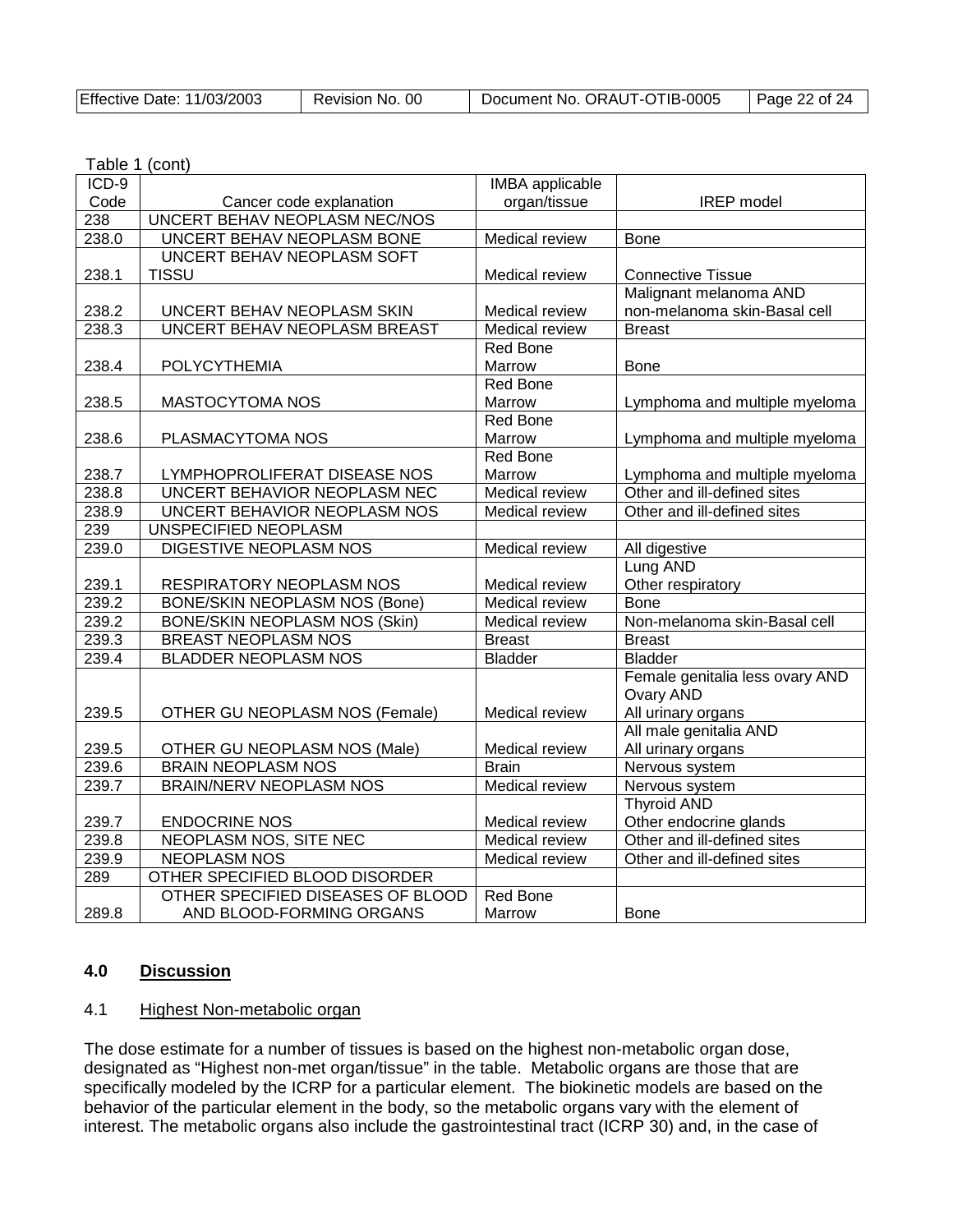| Effective Date: 11/03/2003 | Revision No. 00 | Document No. ORAUT-OTIB-0005 | Page 23 of 24 |
|----------------------------|-----------------|------------------------------|---------------|
|                            |                 |                              |               |

inhalation, the respiratory tract (ICRP 66).

For radionuclides that primarily emit alpha or beta radiation, the soft tissue compartment becomes the primary recipient of dose. This compartment contains all the organs not specifically accounted for in the metabolic model. This compartment accounts for the dose delivered by material actually deposited in that tissue. An additional source of exposure to the tissue is known as photon cross-irradiation. This cross-irradiation is the exposure to a tissue from photons originating in other tissues.

When the energy emitted by a radionuclide is primarily alpha or beta radiation, the soft tissue compartment becomes the primary source of dose. Under this scenario most of the non-metabolic organs receive the same dose. For radionuclides where photon emissions are a major source of energy emitted, the non-metabolic organ doses can vary due to their relative proximity to the metabolic organs in which the radionuclides concentrate. IMBA calculates the dose from both means of irradiation and sums them. For many radionuclides (predominately alpha and beta emitters) this will cause only minor differences in doses to non-metabolic organs, so choosing the highest is a realistic assumption with only minor (if any) overestimation.

It is conceivable that a situation could arise where a photon emitting radionuclide causes a large difference in doses delivered to non-metabolic organs. In accordance with the Internal Dose Reconstruction Implementation Guideline, it is acceptable in these situations to base the dose on an organ that is not the highest non-metabolic organ. The choice in these cases should be based on the proximity of the model organ to the actual organ of interest.

#### 4.2 Medical review

Due to the complexity of determining the appropriate organ/tissue for some ICD-9 code cancers, a medical review by an ORAU team physician is required to determine the organ/tissue to use in IMBA for those cancers. These cancers have been designated in the table as "Medical review." The ORAU team physician will recommend to the dose reconstructor the appropriate organ/tissue for dose estimation purposes.

#### 4.3 Bladder

When the term "Bladder" is used in the table with no modifier, this represents the urinary bladder. When the organ of interest is the gallbladder, "Gallbladder" is specified clearly in the table above.

#### **5.0 References**

- 1. 42 CFR § 81, *Guidelines for Determining the Probability of Causation Under the Energy Employees Occupational Illness Compensation Program Act of 2000*; Final Rule, Federal Register/Vol.67, No. 85/Thursday, May 2, 2002, p 22296
- 2. NIOSH, (2002) *Internal Dose Reconstruction Implementation Guideline, Rev 0*, OCAS-IG-002, National Institute for Occupational Safety and Health, Office of Compensation Analysis and Support, Cincinnati, Ohio, August 2002
- 3. ACJ & Associates and the UK National Radiological Protection Board, Integrated Modules for Bioassay Analysis, (IMBA), Software produced for NIOSH-OCAS as part of the EEOICPA Program, UK, July 2003